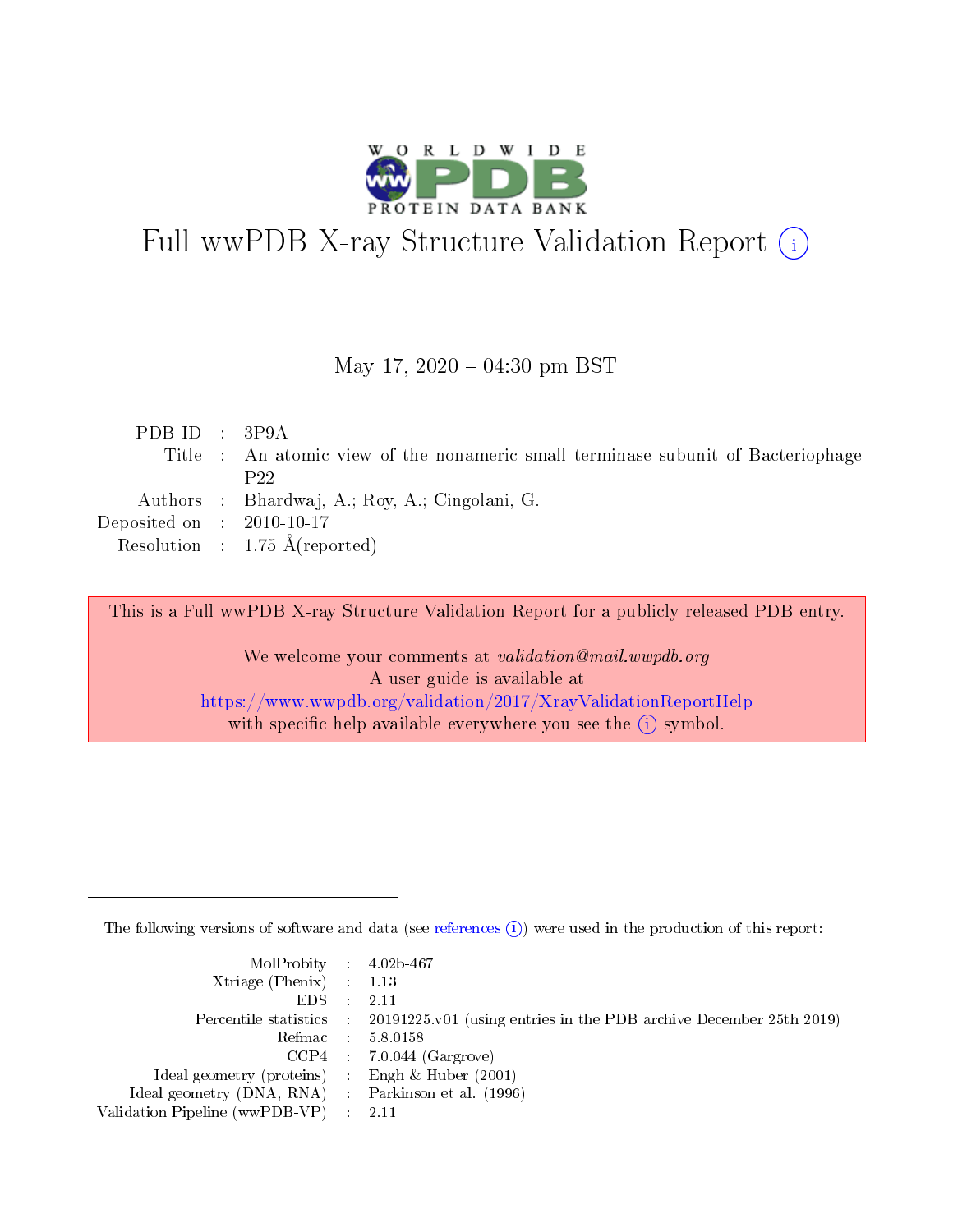## 1 [O](https://www.wwpdb.org/validation/2017/XrayValidationReportHelp#overall_quality)verall quality at a glance  $(i)$

The following experimental techniques were used to determine the structure: X-RAY DIFFRACTION

The reported resolution of this entry is 1.75 Å.

Percentile scores (ranging between 0-100) for global validation metrics of the entry are shown in the following graphic. The table shows the number of entries on which the scores are based.



| Metric                | Whole archive<br>$(\#\text{Entries})$ | Similar resolution<br>$(\#\text{Entries},\,\text{resolution}\,\,\text{range}(\textup{\AA}))$ |
|-----------------------|---------------------------------------|----------------------------------------------------------------------------------------------|
| $R_{free}$            | 130704                                | $2340(1.76-1.76)$                                                                            |
| Clashscore            | 141614                                | 2466 (1.76-1.76)                                                                             |
| Ramachandran outliers | 138981                                | $2437(1.76-1.76)$                                                                            |
| Sidechain outliers    | 138945                                | $2437(1.76-1.76)$                                                                            |
| RSRZ outliers         | 127900                                | 2298 (1.76-1.76)                                                                             |

The table below summarises the geometric issues observed across the polymeric chains and their fit to the electron density. The red, orange, yellow and green segments on the lower bar indicate the fraction of residues that contain outliers for  $>=$  3, 2, 1 and 0 types of geometric quality criteria respectively. A grey segment represents the fraction of residues that are not modelled. The numeric value for each fraction is indicated below the corresponding segment, with a dot representing fractions  $\epsilon=5\%$  The upper red bar (where present) indicates the fraction of residues that have poor fit to the electron density. The numeric value is given above the bar.

| Mol | Chain         | Length | Quality of chain |                         |  |  |  |
|-----|---------------|--------|------------------|-------------------------|--|--|--|
|     |               |        | 20%              |                         |  |  |  |
|     | А             | 162    | 70%              | 14%<br>14%<br>٠         |  |  |  |
|     |               |        | 17%              |                         |  |  |  |
|     | B             | 162    | 61%              | 19%<br>19%<br>٠         |  |  |  |
|     |               |        | 6%               |                         |  |  |  |
|     | $\mathcal{C}$ | 162    | 67%              | 14%<br>18%<br>٠         |  |  |  |
|     |               |        | 22%              |                         |  |  |  |
|     | D             | 162    | 67%              | 15%<br>17%<br>$\bullet$ |  |  |  |
|     |               |        | 4%               |                         |  |  |  |
|     | E             | 162    | 69%              | 12%<br>19%<br>٠         |  |  |  |
|     |               |        | 10%              |                         |  |  |  |
|     | $\mathbf{F}$  | 162    | 67%              | 14%<br>17%<br>٠         |  |  |  |

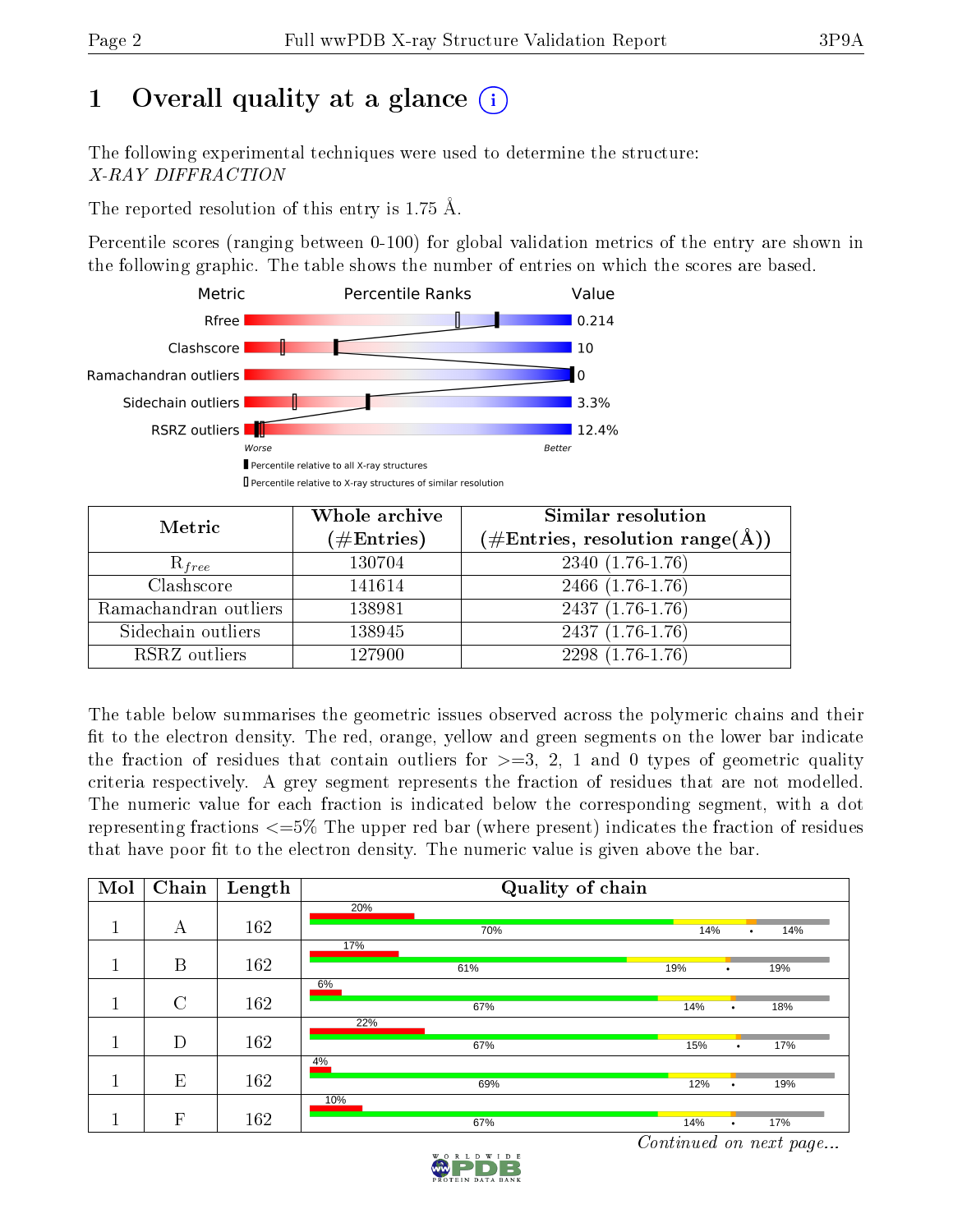| $Mol \vert$ | Chain | Length | Quality of chain |     |     |
|-------------|-------|--------|------------------|-----|-----|
|             |       | 162    | 7%<br>65%        | 17% | 18% |
|             |       | 162    | 4%<br>72%        | 9%  | 19% |
|             |       | 162    | $2\%$<br>60%     | 20% | 19% |

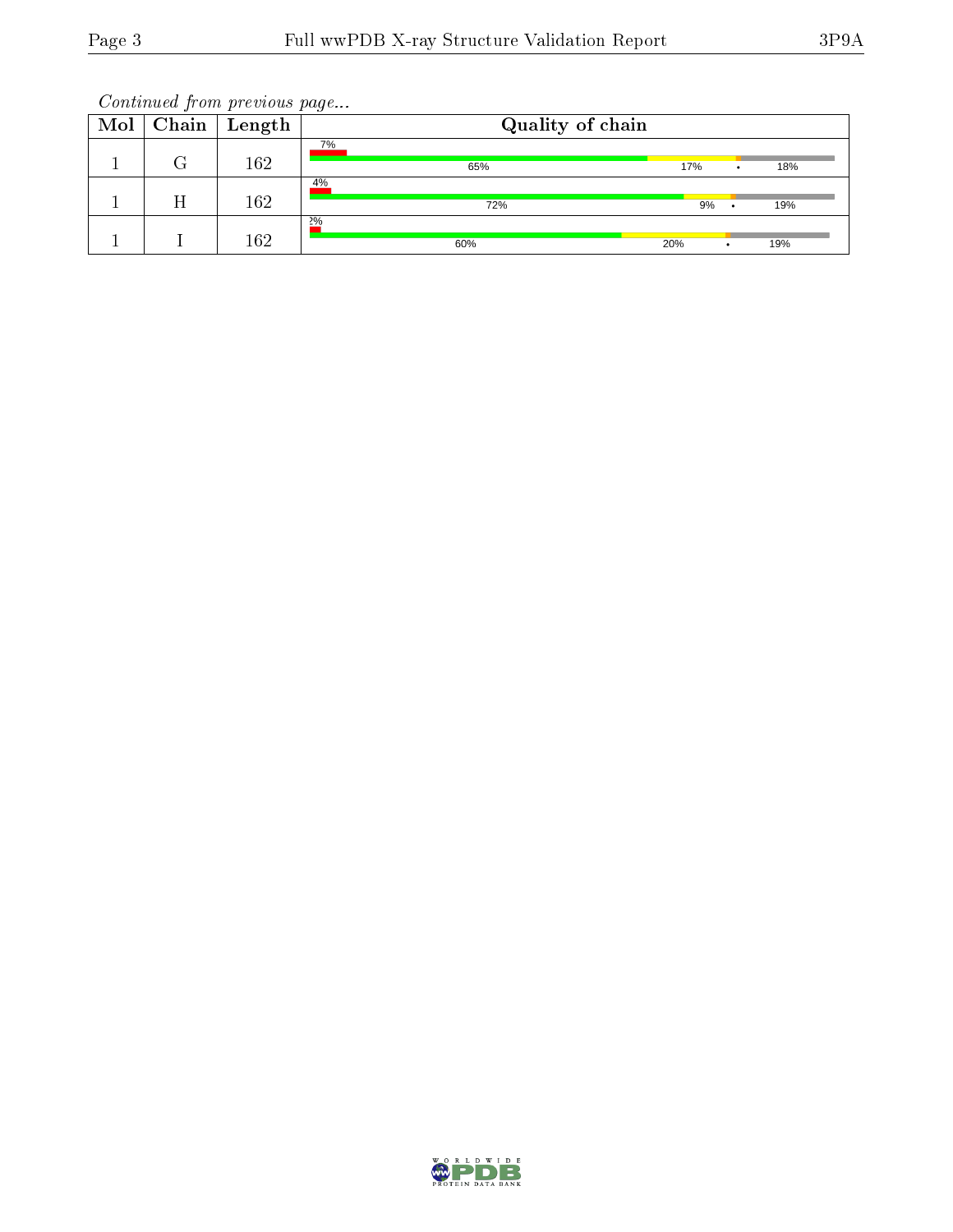## 2 Entry composition (i)

There are 2 unique types of molecules in this entry. The entry contains 11158 atoms, of which 0 are hydrogens and 0 are deuteriums.

In the tables below, the ZeroOcc column contains the number of atoms modelled with zero occupancy, the AltConf column contains the number of residues with at least one atom in alternate conformation and the Trace column contains the number of residues modelled with at most 2 atoms.

| Mol          | Chain         | Residues |                |               | Atoms |                |                 | ZeroOcc        | AltConf        | <b>Trace</b>   |
|--------------|---------------|----------|----------------|---------------|-------|----------------|-----------------|----------------|----------------|----------------|
| $\mathbf{1}$ | $\bf{A}$      | 139      | Total          | $\rm C$       | N     | $\overline{O}$ | $\overline{S}$  | $\overline{0}$ | $\overline{0}$ | $\overline{0}$ |
|              |               |          | 1120           | 711           | 190   | 213            | $6\phantom{.}6$ |                |                |                |
| $\mathbf{1}$ | B             | 132      | Total          | $\rm C$       | N     | $\overline{O}$ | S               | $\overline{0}$ | $\overline{0}$ | $\overline{0}$ |
|              |               |          | 1074           | 683           | 181   | 205            | 5               |                |                |                |
| $\mathbf{1}$ | $\mathcal{C}$ | 133      | Total          | $\mathcal{C}$ | N     | $\overline{O}$ | S               | $\overline{0}$ | $\overline{0}$ | $\overline{0}$ |
|              |               |          | 1082           | 687           | 183   | 207            | $\overline{5}$  |                |                |                |
| 1            | D             | 135      | Total          | $\mathcal{C}$ | N     | $\overline{O}$ | S               | $\overline{0}$ | $\overline{0}$ | $\overline{0}$ |
|              |               |          | 1095           | 695           | 186   | 209            | $\overline{5}$  |                |                |                |
| $\mathbf{1}$ | ${\bf E}$     | 132      | Total          | $\mathcal{C}$ | N     | $\overline{O}$ | S               | $\overline{0}$ | $\overline{0}$ | $\theta$       |
|              |               |          | 1074           | 683           | 181   | 205            | $\overline{5}$  |                |                |                |
| $\mathbf{1}$ | ${\bf F}$     | 134      | Total          | $\mathcal{C}$ | N     | O              | $\overline{S}$  | $\overline{0}$ | $\overline{0}$ | $\overline{0}$ |
|              |               |          | 1086           | 689           | 184   | 208            | 5               |                |                |                |
| $\mathbf{1}$ | $\mathbf G$   | 133      | Total          | $\mathcal{C}$ | N     | $\overline{O}$ | $\overline{S}$  | $\overline{0}$ | $\overline{0}$ | $\overline{0}$ |
|              |               |          | 1082           | 687           | 183   | 207            | $\bf 5$         |                |                |                |
| $\mathbf{1}$ | H             | 132      | Total          | C             | N     | $\overline{O}$ | $\overline{S}$  | $\overline{0}$ | $\overline{0}$ | $\overline{0}$ |
|              |               |          | 1074           | 683           | 181   | 205            | $\overline{5}$  |                |                |                |
| $\mathbf{1}$ | I             | 132      | $\text{Total}$ | $\rm C$       | N     | $\Omega$       | S               | $\overline{0}$ | $\overline{0}$ | $\theta$       |
|              |               |          | 1074           | 683           | 181   | 205            | 5               |                |                |                |

Molecule 1 is a protein called DNA-packaging protein gp3.

• Molecule 2 is water.

| Mol            | Chain | Residues | Atoms                                     | ZeroOcc                                    | AltConf |
|----------------|-------|----------|-------------------------------------------|--------------------------------------------|---------|
| $\overline{2}$ | Α     | 147      | Total<br>$\left( \right)$<br>147<br>147   |                                            |         |
| $\overline{2}$ | В     | 128      | Total<br>$\left( \right)$<br>128<br>128   |                                            |         |
| 2              | C     | 200      | Total<br>$\Omega$<br>200<br>200           |                                            |         |
| $\overline{2}$ | D     | 131      | Total<br>$\Omega$<br>131<br>131           |                                            | 0       |
| $\overline{2}$ | Ε     | 160      | Total<br>$\Omega$<br>160<br>160<br>$\sim$ | <b>Contract Contract Contract Contract</b> |         |

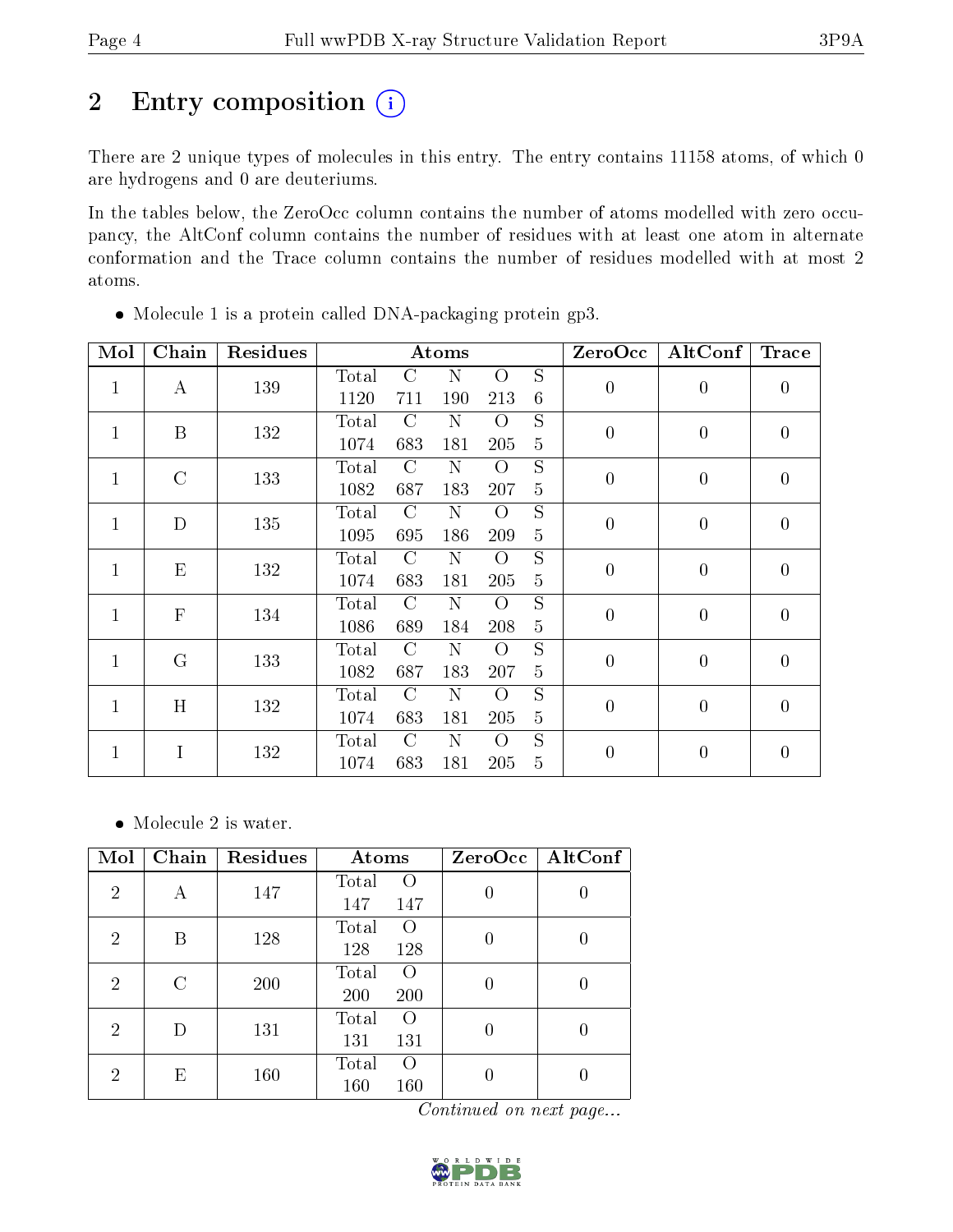Continued from previous page...

| Mol            | Chain | Residues | Atoms                                   |   | $ZeroOcc \   \ AltConf$ |
|----------------|-------|----------|-----------------------------------------|---|-------------------------|
| 2              | F     | 130      | Total<br>$\Omega$<br>130<br>130         | 0 |                         |
| $\overline{2}$ | G     | 160      | Total<br>$\Omega$<br>160<br>160         | 0 |                         |
| 2              | H     | 178      | Total<br>$\left( \right)$<br>178<br>178 | 0 |                         |
| 2              |       | 163      | Total<br>$\left( \right)$<br>163<br>163 |   |                         |

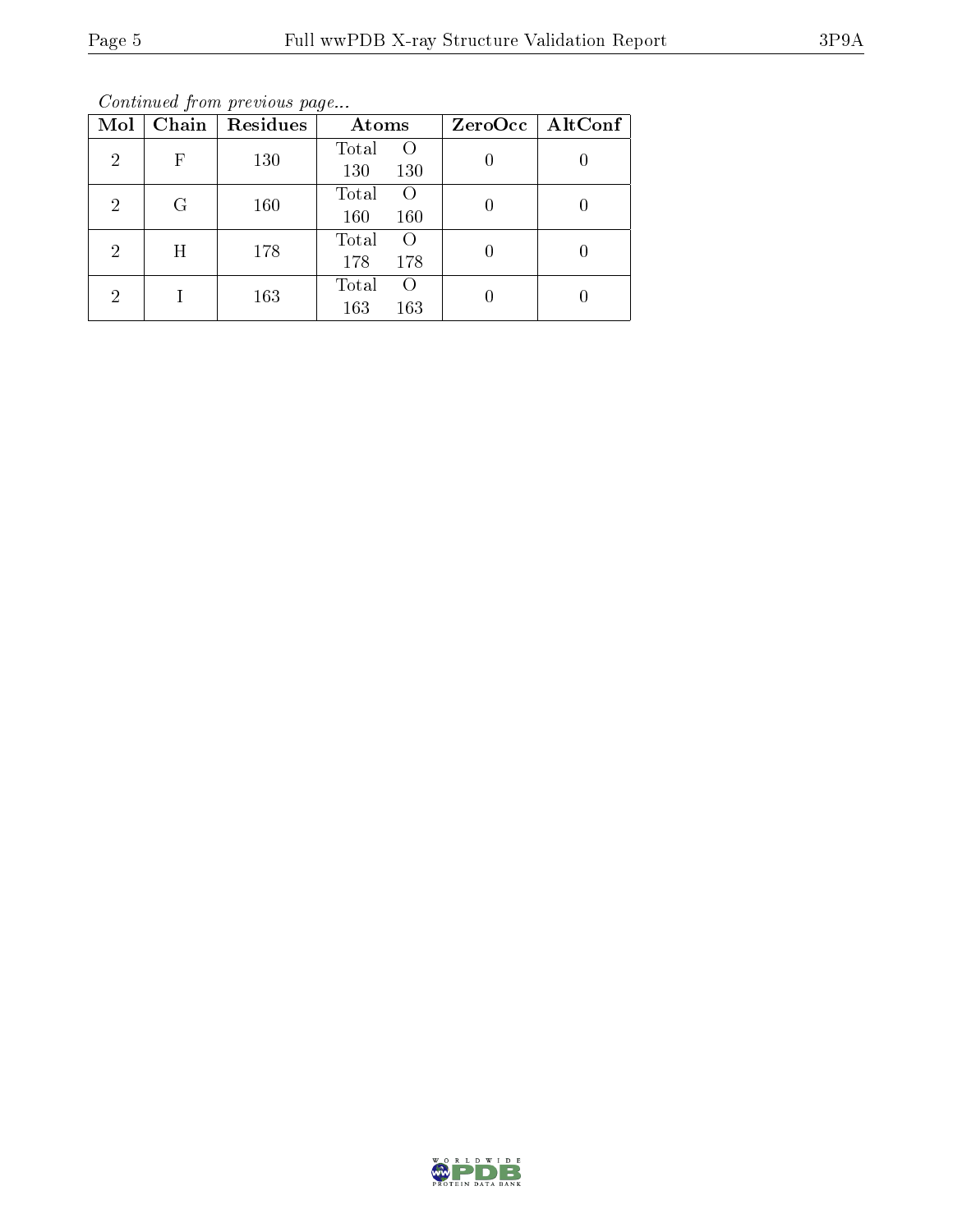## 3 Residue-property plots  $(i)$

These plots are drawn for all protein, RNA and DNA chains in the entry. The first graphic for a chain summarises the proportions of the various outlier classes displayed in the second graphic. The second graphic shows the sequence view annotated by issues in geometry and electron density. Residues are color-coded according to the number of geometric quality criteria for which they contain at least one outlier: green  $= 0$ , yellow  $= 1$ , orange  $= 2$  and red  $= 3$  or more. A red dot above a residue indicates a poor fit to the electron density (RSRZ  $> 2$ ). Stretches of 2 or more consecutive residues without any outlier are shown as a green connector. Residues present in the sample, but not in the model, are shown in grey.



• Molecule 1: DNA-packaging protein gp3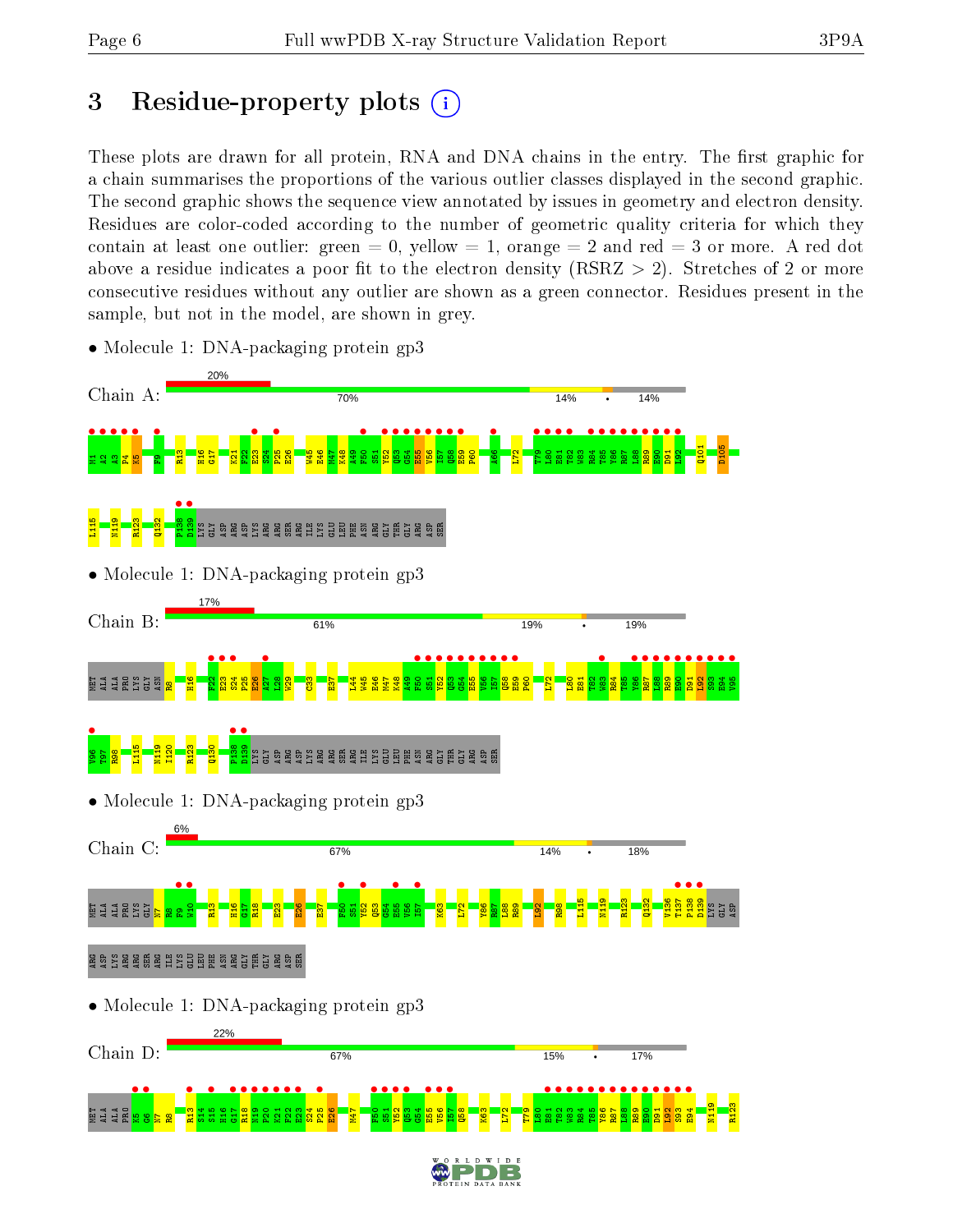



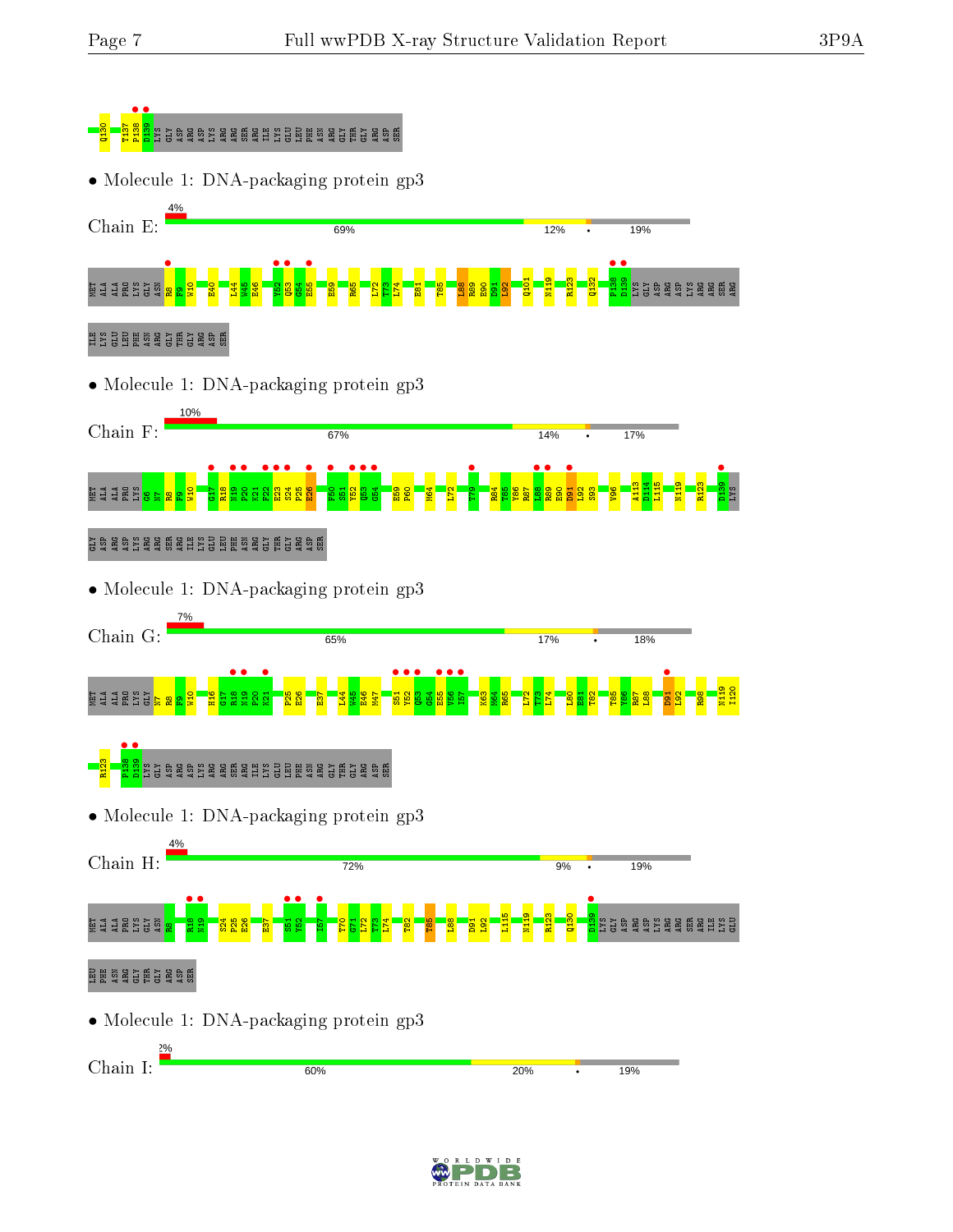# MET ALA ALA PRO LYS GLY ASN R8F9W10 H16 P25 E26 E46 Y52 • Q53 G54 • E55 V56 • T70 G71 L72 T73 L74 L80 E81 T82 W83 R84 T85 Y86 R87 L88 R89 E90 D91 L92 V95 E100 A113 A118 N119 I120 R123 Q130 S131 Q132

## <mark>ass</mark> as a ser are are are are all as phe as a serie as a

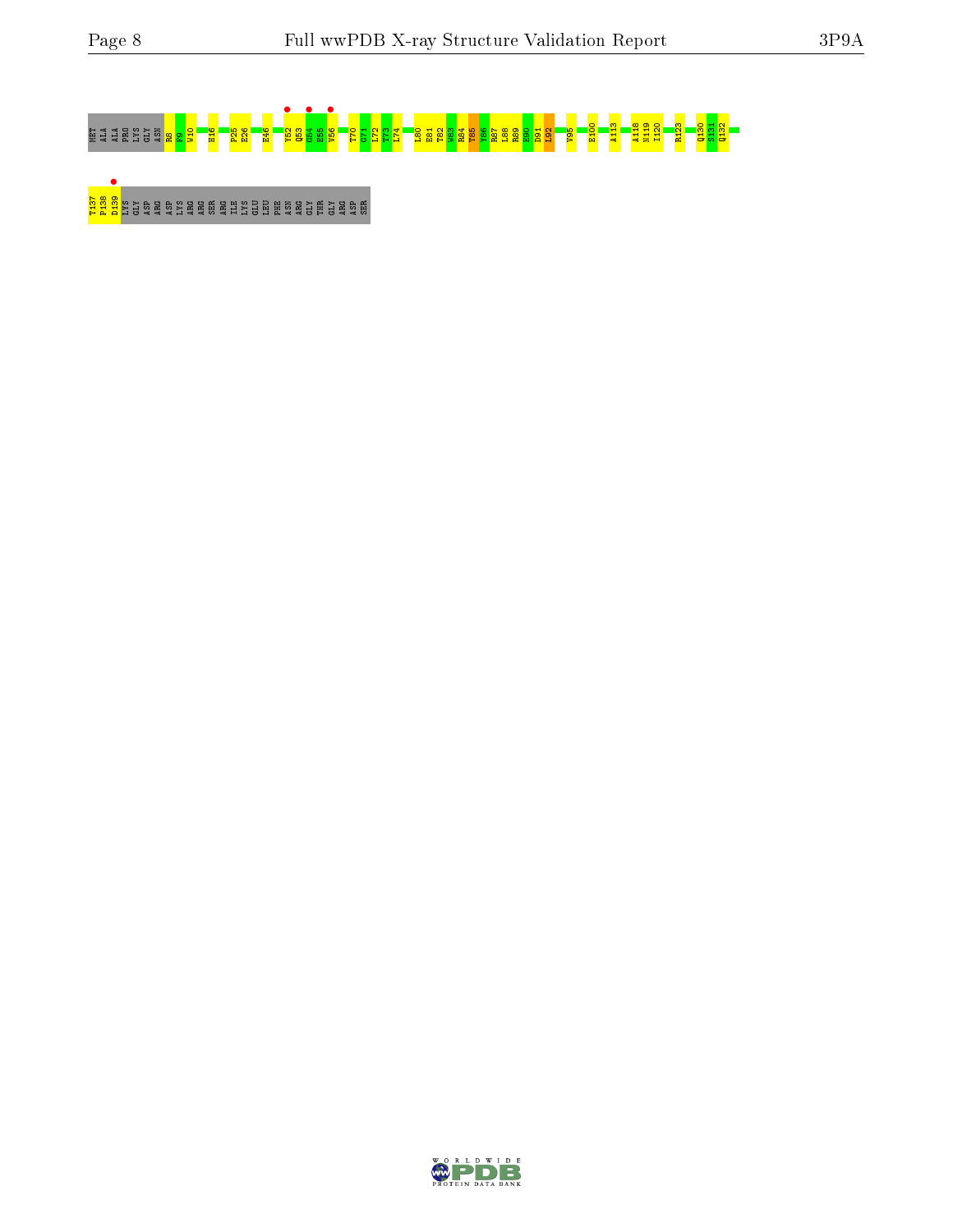## 4 Data and refinement statistics  $(i)$

| Property                                                             | <b>Value</b>                                             | Source     |
|----------------------------------------------------------------------|----------------------------------------------------------|------------|
| Space group                                                          | P 1 21 1                                                 | Depositor  |
| Cell constants                                                       | 76.48Å<br>$100.90\text{\AA}$<br>89.85Å                   |            |
| a, b, c, $\alpha$ , $\beta$ , $\gamma$                               | $93.73^\circ$<br>$90.00^\circ$<br>$90.00^\circ$          | Depositor  |
| Resolution $(A)$                                                     | 15.00<br>$-1.75$                                         | Depositor  |
|                                                                      | $29.89 - 1.76$                                           | <b>EDS</b> |
| % Data completeness                                                  | $84.8(15.00-1.75)$                                       | Depositor  |
| (in resolution range)                                                | 85.1 (29.89-1.76)                                        | <b>EDS</b> |
| $R_{merge}$                                                          | (Not available)                                          | Depositor  |
| $\mathrm{R}_{sym}$                                                   | 0.07                                                     | Depositor  |
| $\sqrt{I/\sigma}(I) > 1$                                             | 1.46 (at $1.76\text{\AA}$ )                              | Xtriage    |
| Refinement program                                                   | PHENIX (phenix.refine: 1.6.3 473)                        | Depositor  |
|                                                                      | 0.177<br>0.216<br>$\mathcal{L}_{\mathbf{A}}$             | Depositor  |
| $R, R_{free}$                                                        | $0.175$ ,<br>0.214                                       | DCC        |
| $R_{free}$ test set                                                  | 1996 reflections $(1.58\%)$                              | wwPDB-VP   |
| Wilson B-factor $(A^2)$                                              | $\overline{20.5}$                                        | Xtriage    |
| Anisotropy                                                           | 0.543                                                    | Xtriage    |
| Bulk solvent $k_{sol}(e/\mathring{A}^3)$ , $B_{sol}(\mathring{A}^2)$ | $0.34$ , $52.0$                                          | <b>EDS</b> |
| $L$ -test for twinning <sup>2</sup>                                  | $\langle  L  \rangle = 0.48, \langle L^2 \rangle = 0.31$ | Xtriage    |
| Estimated twinning fraction                                          | No twinning to report.                                   | Xtriage    |
| $F_o, F_c$ correlation                                               | 0.96                                                     | <b>EDS</b> |
| Total number of atoms                                                | 11158                                                    | wwPDB-VP   |
| Average B, all atoms $(A^2)$                                         | 37.0                                                     | wwPDB-VP   |

Xtriage's analysis on translational NCS is as follows: The largest off-origin peak in the Patterson function is  $4.00\%$  of the height of the origin peak. No significant pseudotranslation is detected.

<sup>&</sup>lt;sup>2</sup>Theoretical values of  $\langle |L| \rangle$ ,  $\langle L^2 \rangle$  for acentric reflections are 0.5, 0.333 respectively for untwinned datasets, and 0.375, 0.2 for perfectly twinned datasets.



<span id="page-8-1"></span><span id="page-8-0"></span><sup>1</sup> Intensities estimated from amplitudes.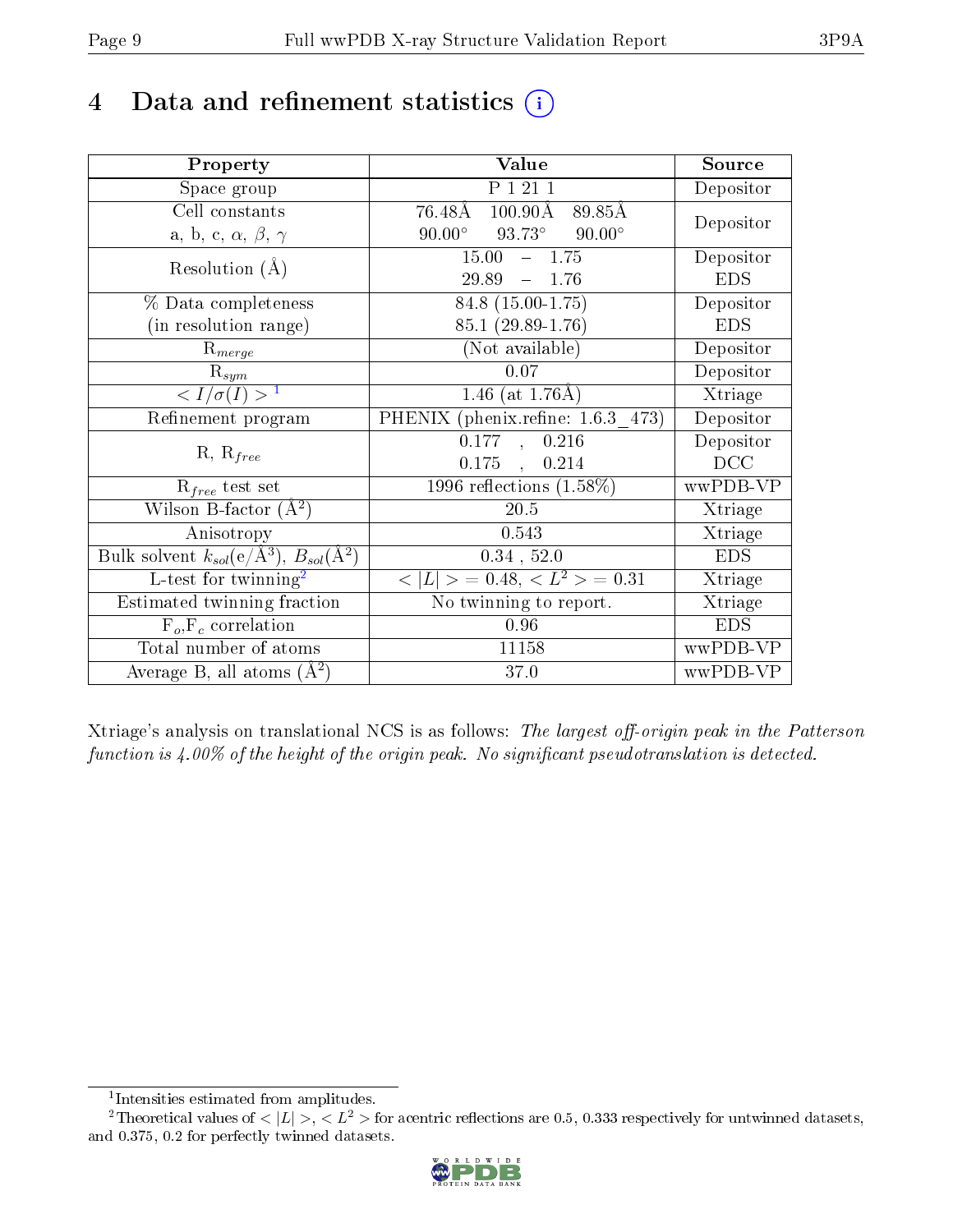## 5 Model quality  $(i)$

## 5.1 Standard geometry  $(i)$

The Z score for a bond length (or angle) is the number of standard deviations the observed value is removed from the expected value. A bond length (or angle) with  $|Z| > 5$  is considered an outlier worth inspection. RMSZ is the root-mean-square of all Z scores of the bond lengths (or angles).

| Mol | Chain |      | Bond lengths | Bond angles |                  |  |
|-----|-------|------|--------------|-------------|------------------|--|
|     |       | RMSZ | # $ Z  > 5$  | RMSZ        | # $ Z  > 5$      |  |
| 1   | А     | 0.32 | 0/1146       | 0.48        | 0/1555           |  |
| 1   | В     | 0.32 | 0/1099       | 0.46        | 0/1492           |  |
| 1   | С     | 0.35 | 0/1107       | 0.49        | 0/1503           |  |
| 1   | D     | 0.34 | 0/1120       | 0.49        | 0/1519           |  |
| 1   | Е     | 0.38 | 0/1099       | 0.50        | 0/1492           |  |
| 1   | F     | 0.33 | 0/1111       | 0.55        | $2/1508(0.1\%)$  |  |
| 1   | G     | 0.34 | 0/1107       | 0.47        | 0/1503           |  |
| 1   | Η     | 0.36 | 0/1099       | 0.51        | 0/1492           |  |
| 1   |       | 0.37 | 0/1099       | 0.51        | 0/1492           |  |
| All | Αll   | 0.35 | 0/9987       | 0.50        | $2/13556(0.0\%)$ |  |

There are no bond length outliers.

All (2) bond angle outliers are listed below:

| Mol | Chain | $\perp$ Res $_{\perp}$ | $\vert$ Type | Atoms                               |      | Observed $(°)$ | Ideal $(^\circ)$ |
|-----|-------|------------------------|--------------|-------------------------------------|------|----------------|------------------|
|     |       |                        |              | $GLU$   N-CA-CB   -5.29             |      | 101 07         | 110.60           |
|     |       |                        | <b>SER</b>   | $\overline{C}$ CB-CA-C <sub>+</sub> | 5.21 | $120.01\,$     | 110.10           |

There are no chirality outliers.

There are no planarity outliers.

### 5.2 Too-close contacts  $(i)$

In the following table, the Non-H and H(model) columns list the number of non-hydrogen atoms and hydrogen atoms in the chain respectively. The H(added) column lists the number of hydrogen atoms added and optimized by MolProbity. The Clashes column lists the number of clashes within the asymmetric unit, whereas Symm-Clashes lists symmetry related clashes.

| Mol |  |          |    | Chain   Non-H   H(model)   H(added)   Clashes   Symm-Clashes |
|-----|--|----------|----|--------------------------------------------------------------|
|     |  | $1087\,$ | າເ |                                                              |
|     |  | 1036     |    |                                                              |

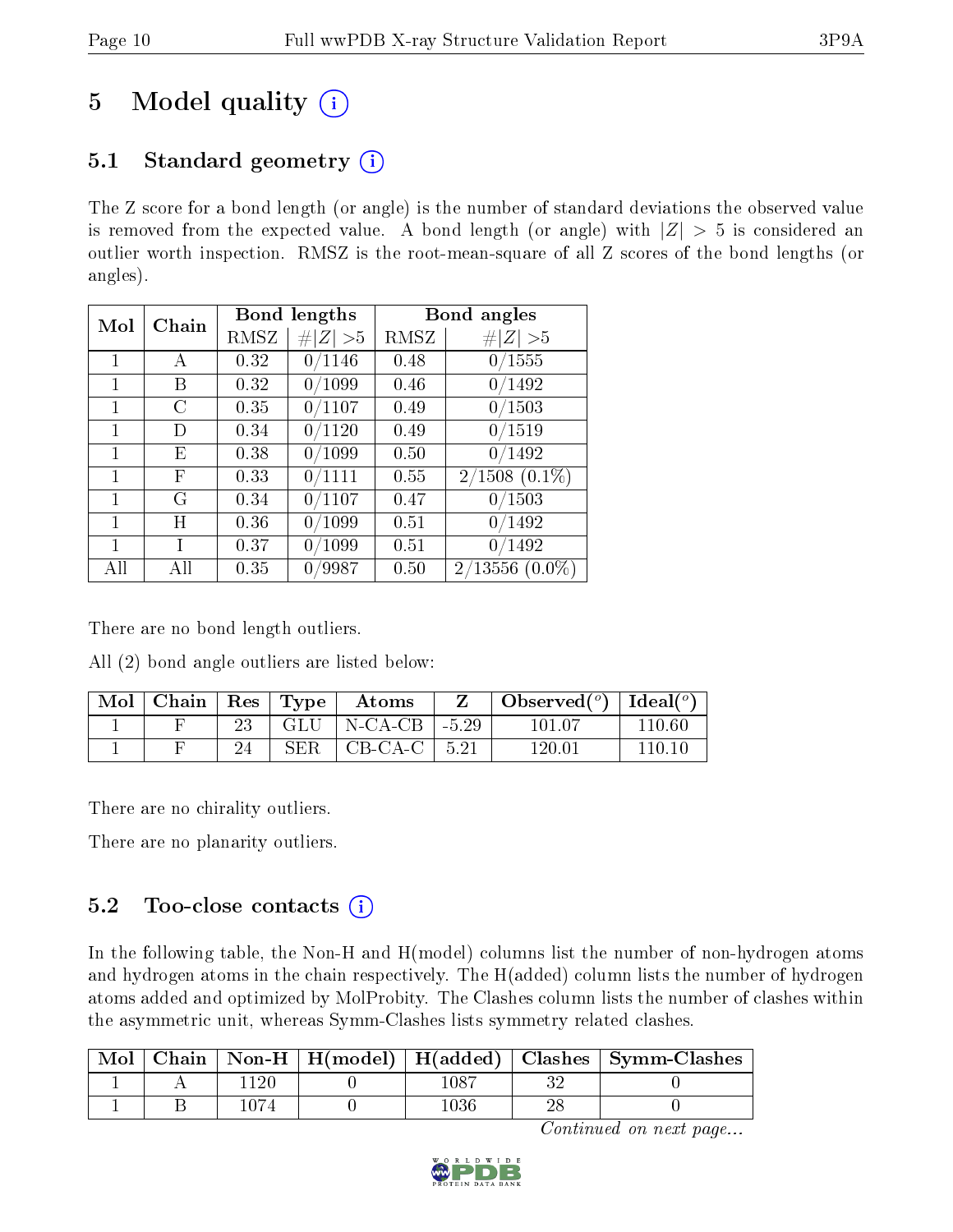|--|

| Mol            | Chain            | $Non-H$ | $\overline{H}$ (model) | H(added)       | Clashes         | <b>Symm-Clashes</b> |
|----------------|------------------|---------|------------------------|----------------|-----------------|---------------------|
|                | $\mathcal C$     | 1082    | $\left( \right)$       | 1042           | 22              | $\theta$            |
|                | D                | 1095    | $\theta$               | 1058           | 24              | $\overline{0}$      |
|                | E                | 1074    | $\theta$               | 1036           | 17              | $\boldsymbol{0}$    |
|                | $\mathbf{F}$     | 1086    | $\overline{0}$         | 1045           | 20              | $\overline{0}$      |
|                | G                | 1082    | $\overline{0}$         | 1042           | 26              | $\overline{0}$      |
|                | H                | 1074    | $\theta$               | 1036           | 12              | $\overline{0}$      |
|                | Ι                | 1074    | $\theta$               | 1036           | 40              | $\overline{0}$      |
| $\overline{2}$ | A                | 147     | $\theta$               | $\theta$       | $\overline{2}$  | $\boldsymbol{0}$    |
| $\overline{2}$ | $\boldsymbol{B}$ | 128     | $\theta$               | $\overline{0}$ | $\overline{2}$  | $\boldsymbol{0}$    |
| $\overline{2}$ | $\overline{C}$   | 200     | $\theta$               | $\overline{0}$ | $\overline{7}$  | $\overline{0}$      |
| $\overline{2}$ | D                | 131     | $\overline{0}$         | $\overline{0}$ | 3               | $\overline{0}$      |
| $\overline{2}$ | E                | 160     | $\theta$               | $\overline{0}$ | $\overline{3}$  | $\overline{0}$      |
| $\overline{2}$ | $\mathbf{F}$     | 130     | $\theta$               | $\theta$       | $6\phantom{.}6$ | $\overline{0}$      |
| $\overline{2}$ | G                | 160     | $\theta$               | $\theta$       | 6               | $\overline{0}$      |
| $\overline{2}$ | H                | 178     | $\theta$               | $\theta$       | $\overline{4}$  | $\boldsymbol{0}$    |
| $\overline{2}$ | Ī                | 163     | $\theta$               | $\theta$       | $\overline{5}$  | $\overline{0}$      |
| All            | All              | 11158   | 0                      | 9418           | 189             | 0                   |

The all-atom clashscore is defined as the number of clashes found per 1000 atoms (including hydrogen atoms). The all-atom clashscore for this structure is 10.

All (189) close contacts within the same asymmetric unit are listed below, sorted by their clash magnitude.

| Atom-1                        | $\boldsymbol{\mathrm{Atom}\text{-}2}$ | Interatomic    | Clash         |
|-------------------------------|---------------------------------------|----------------|---------------|
|                               |                                       | distance $(A)$ | overlap $(A)$ |
| 1:B:89:ARG:HD3                | 1:B:92:LEU:HD22                       | 1.48           | 0.95          |
| 1: A:59: GLU: HG2             | 1:1:56:VAL:HG11                       | 1.50           | 0.92          |
| 1: B: 33: CYS:O               | 1:B:37:GLU:HG3                        | 1.69           | 0.92          |
| 1: A:101: GLN: HG2            | 1:1:74:LEU:HD21                       | 1.57           | 0.86          |
| 1: A:56: VAL:HGI1             | 1: B:59: GLU: HG2                     | 1.57           | 0.85          |
| $1:$ F:91:ASP:HB2             | $2:$ F:318:HOH:O                      | 1.75           | 0.84          |
| 1: H:82: THR:O                | $1:$ H $:85:$ THR $:$ H $G22$         | 1.81           | 0.81          |
| 1: D:56: VAL:HGI1             | 1: E:59: GLU: HG2                     | 1.64           | 0.79          |
| 1:G:87:ARG:HG2                | 1:G:88:LEU:HD12                       | 1.64           | 0.78          |
| $1:$ F:89:ARG:HB2             | 2:F:318:HOH:O                         | 1.84           | 0.77          |
| $1:$ H $:119:$ ASN $:$ HB $2$ | 2:H:376:HOH:O                         | 1.87           | 0.73          |
| 1:G:8:ARG:HD3                 | 1:G:10:TRP:CZ2                        | 2.23           | 0.73          |
| 1: D: 119: ASN: HD21          | 1: D: 123: ARG: HE                    | 1.36           | 0.73          |
| 1:B:119:ASN:HD21              | 1:B:123:ARG:HE                        | 1.35           | 0.72          |
| 1: E: 101: GLN: HG2           | 2:E:348:HOH:O                         | 1.91           | 0.71          |
| 1:A:119:ASN:HD21              | 1:A:123:ARG:HE                        | 1.39           | 0.71          |
| 1:C:53:GLN:HA                 | 1: D: 52: TYR: CZ                     | 2.25           | 0.71          |

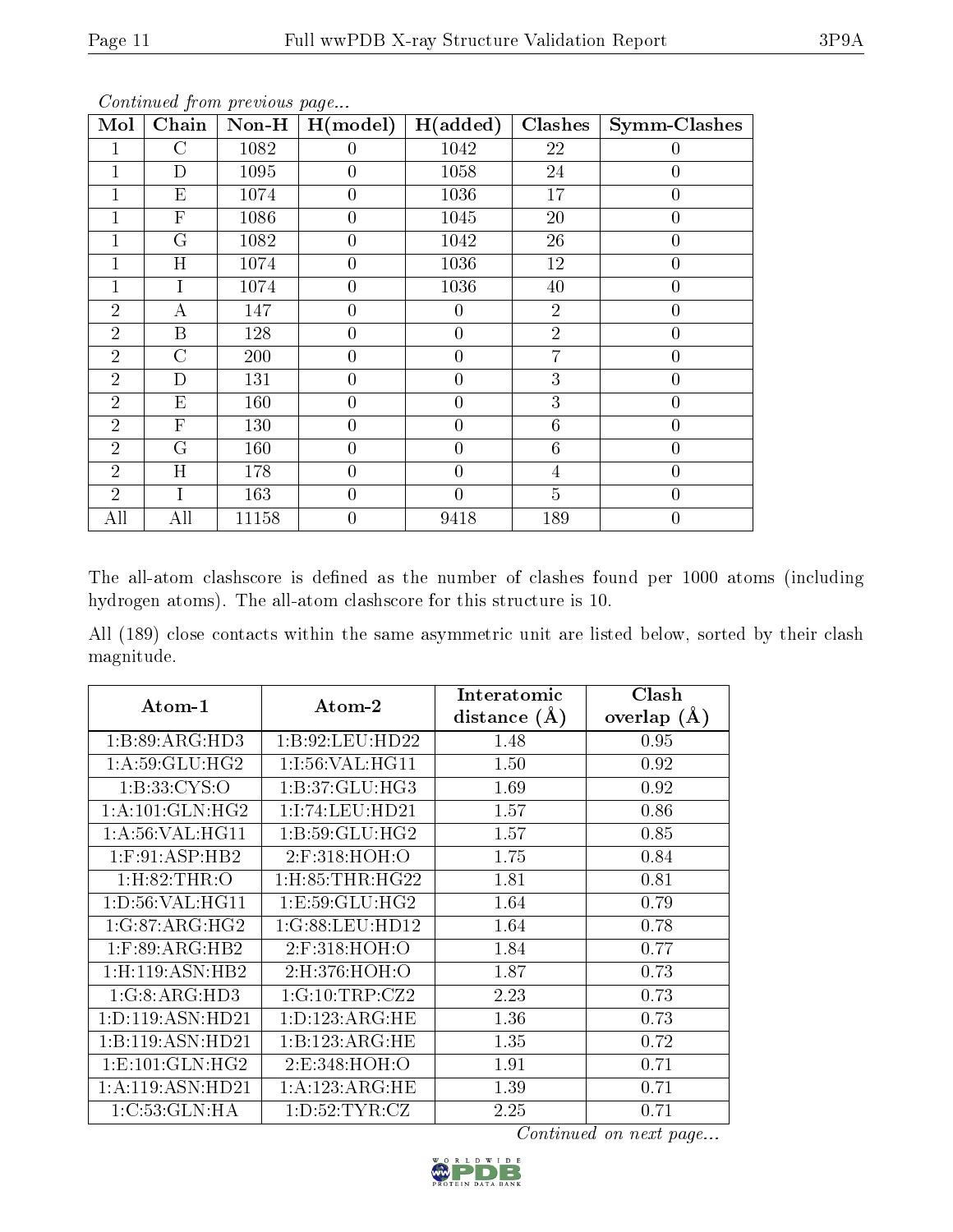| Continuata from previous page |                               | Interatomic    | Clash         |
|-------------------------------|-------------------------------|----------------|---------------|
| Atom-1                        | Atom-2                        | distance $(A)$ | overlap $(A)$ |
| 1:G:52:TYR:O                  | 1:G:55:GLU:HG2                | 1.90           | 0.70          |
| 1: D:24: SER:OG               | $1: D:26: \overline{GLU:HG2}$ | 1.92           | 0.69          |
| 1:C:7:ASN:N                   | 2:C:387:HOH:O                 | 2.26           | 0.67          |
| 1:1:70:THR:O                  | 1:I:74:LEU:HD23               | 1.94           | 0.67          |
| 1: A: 5: LYS: HZ1             | 1: A:45:TRP:HE1               | 1.42           | 0.67          |
| 1: D:79:THR:HG22              | 2:D:302:HOH:O                 | 1.94           | 0.66          |
| 1: D:87: ARG:HA               | 1: D: 93: SER: HB3            | 1.77           | 0.66          |
| $1:$ F:26: $GLU$ :CD          | $1:$ $F:26:$ $GLU:$ $H$       | 1.97           | 0.66          |
| 1:G:119:ASN:HD21              | 1:G:123:ARG:HE                | 1.41           | 0.65          |
| 1:A:105:ASP:OD2               | 1:1:70:THR:CG2                | 2.45           | 0.65          |
| 1:G:25:PRO:HD2                | 1:G:26:GLU:OE2                | 1.97           | 0.65          |
| 1:E:119:ASN:HD21              | 1: E: 123: ARG: HE            | 1.42           | 0.64          |
| 1:1:8:ARG:HD3                 | 1:1:10:TRP:CZ2                | 2.32           | 0.64          |
| 1:C:13:ARG:NH1                | 1:C:18:ARG:HG2                | 2.12           | 0.64          |
| 1: D: 13: ARG: NH1            | 1: D: 18: ARG: HG3            | 2.13           | 0.64          |
| 1:B:72:LEU:C                  | 1:B:72:LEU:HD23               | 2.18           | 0.63          |
| $1:$ F:89:ARG:HA              | 2:F:323:HOH:O                 | 1.96           | 0.63          |
| 1:E:8:ARG:HB3                 | 1: E: 10: TRP: CZ2            | 2.34           | 0.63          |
| 1:I:138:PRO:O                 | 1:I:139:ASP:HB2               | 1.99           | 0.62          |
| 1: D:63: LYS: NZ              | 2:D:312:HOH:O                 | 2.33           | 0.62          |
| 1:G:7:ASN:HB2                 | 2:H:349:HOH:O                 | 1.98           | 0.61          |
| $1:$ F:119:ASN:HD21           | $1:$ F:123:ARG:HE             | 1.46           | 0.61          |
| 1: A:52:TYR:O                 | 1: A:55: GLU:HG3              | 2.01           | 0.60          |
| 1: A: 101: GLN: CG            | 1:I:74:LEU:HD21               | 2.31           | 0.60          |
| $1:$ F:90:GLU:HA              | 1:F:93:SER:HB3                | 1.83           | 0.60          |
| 1:A:105:ASP:OD2               | 1:1:70:THR:HG22               | 2.01           | 0.60          |
| 1:H:24:SER:OG                 | $1:$ H $:26:$ GLU $:$ H $G2$  | 2.02           | 0.60          |
| $1:G:16:HI\overline{S:HE1}$   | 2:G:224:HOH:O                 | 1.84           | 0.59          |
| 1:B:45:TRP:CE3                | 1: B:60: PRO:HB2              | 2.37           | 0.59          |
| 1:C:16:HIS:HE1                | 2:C:230:HOH:O                 | 1.85           | 0.59          |
| 1:G:25:PRO:HG3                | 1:G:91:ASP:O                  | 2.02           | 0.59          |
| 1:1:119:ASN:HD21              | 1:1:123:ARG:HE                | 1.50           | 0.59          |
| 1:C:136:VAL:CC                | 1:C:138:PRO:HD3               | 2.22           | 0.59          |
| 1:C:139:ASP:N                 | 2:C:396:HOH:O                 | 2.20           | 0.59          |
| 1:B:26:GLU:CD                 | 1:B:26:GLU:H                  | 2.06           | 0.58          |
| 1:B:89:ARG:HG3                | 1:B:92:LEU:HB2                | 1.84           | 0.58          |
| 1:G:8:ARG:CZ                  | $1:$ H $:37:$ GLU $:$ H $G2$  | 2.33           | 0.58          |
| 1: B:24: SER:OG               | 1:B:26:GLU:HG2                | 2.05           | 0.57          |
| 1: A:59: GLU:CB               | 1:1:56:VAL:HG21               | 2.35           | 0.57          |
| 1: F: 8: ARG: HD3             | $1:$ F:10:TRP:CH2             | 2.41           | 0.56          |
| 1:I:95:VAL:HG23               | 2:I:267:HOH:O                 | 2.05           | 0.56          |

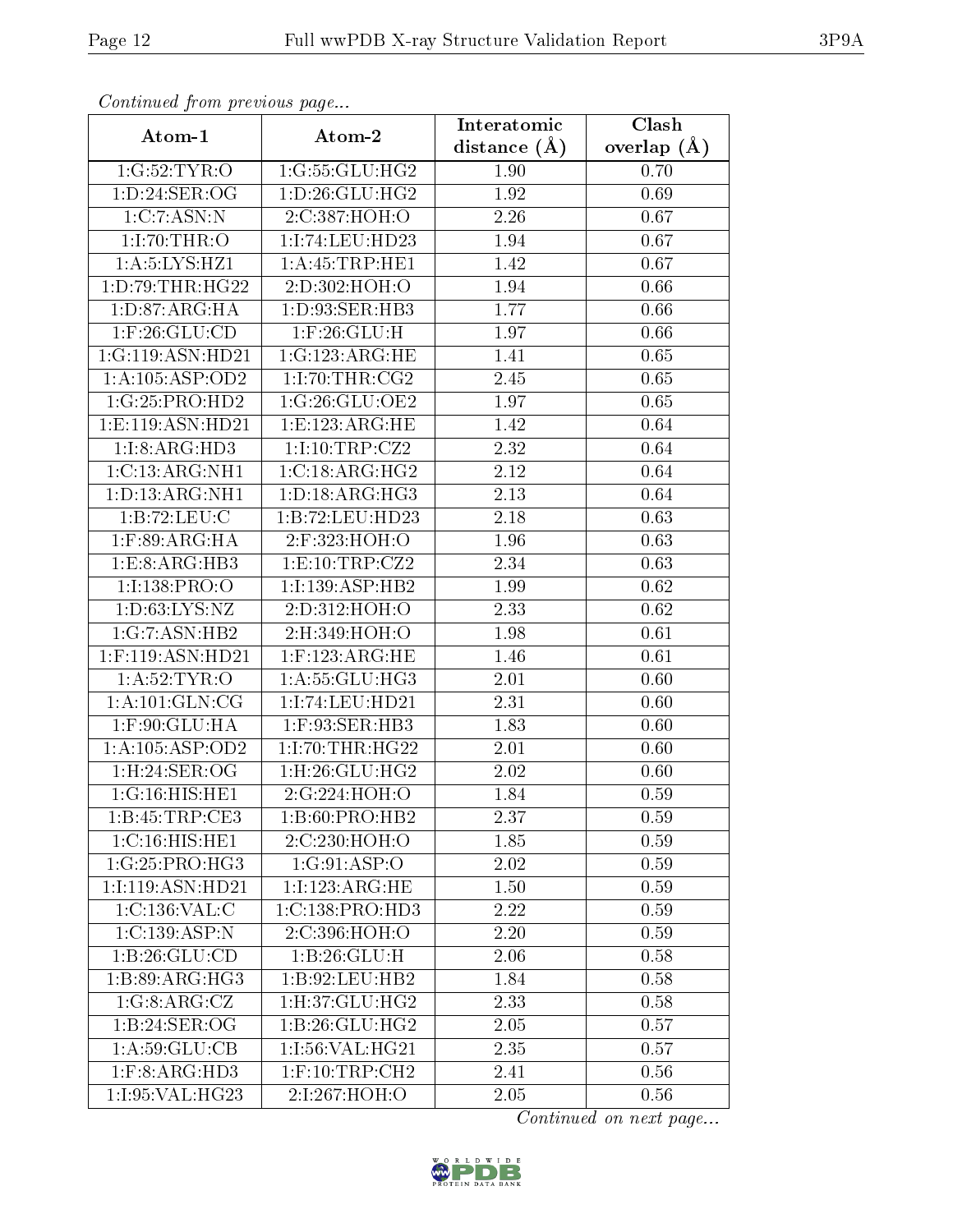| Continuea from previous page  |                            | Interatomic    | Clash         |  |
|-------------------------------|----------------------------|----------------|---------------|--|
| Atom-1                        | Atom-2                     | distance $(A)$ | overlap $(A)$ |  |
| 1:B:72:LEU:O                  | 1:B:72:LEU:HD23            | 2.06           | 0.56          |  |
| $1:$ H $:70:$ THR $:$ H $G21$ | 2:I:237:HOH:O              | 2.06           | 0.56          |  |
| 1: A: 101: GLN: CG            | 1:1:70:THR:HG23            | 2.35           | 0.55          |  |
| 1:B:16:HIS:HE1                | 2:B:299:HOH:O              | 1.89           | 0.55          |  |
| 1:I:25:PRO:HD2                | 1:I:26:GLU:OE2             | 2.06           | 0.55          |  |
| 1: A:101: GLN:HG3             | 1:1:70:THR:CG2             | 2.37           | 0.55          |  |
| 1:A:101:GLN:HE22              | 1:I:80:LEU:HD11            | 1.72           | 0.55          |  |
| 1:I:87:ARG:HH12               | 1:1:100:GLU:CD             | 2.10           | 0.54          |  |
| 1: D: 8: ARG: HG3             | 1: D: 8: ARG: HH11         | 1.73           | 0.54          |  |
| 1:A:26:GLU:CD                 | 1:A:26:GLU:H               | 2.11           | 0.54          |  |
| 1: A:59: GLU:HB2              | 1:1:56:VAL:HG21            | 1.89           | 0.54          |  |
| 1:D:89:ARG:HD3                | 1: D:92: LEU:HD22          | 1.90           | 0.54          |  |
| 1:C:52:TYR:CZ                 | 1:C:53:GLN:HG3             | 2.43           | 0.54          |  |
| $1:$ H:119:ASN:CB             | 2:H:376:HOH:O              | 2.48           | 0.54          |  |
| 1:I:118:ALA:HB2               | 2:I:351:HOH:O              | 2.08           | 0.54          |  |
| 1:1:16:HIS:HE1                | 2:I:242:HOH:O              | 1.91           | 0.54          |  |
| 1: A:25: PRO:HD2              | 1:A:26:GLU:OE2             | 2.07           | 0.54          |  |
| 1:G:82:THR:O                  | 1:G:85:THR:HB              | 2.08           | 0.53          |  |
| 1: A: 5: LYS: NZ              | 1:A:45:TRP:HE1             | 2.05           | 0.53          |  |
| $1:$ F:59: $GLU$ :HG3         | $1:$ F:60:PRO:HD2          | 1.90           | 0.53          |  |
| 1:H:72:LEU:HD23               | 1: H: 72: LEU: C           | 2.29           | 0.53          |  |
| 1: A:46: GLU:HB2              | 1:B:115:LEU:HD21           | 1.90           | 0.53          |  |
| $1:$ F:8:ARG:HD2              | 1:G:37:GLU:OE2             | 2.09           | 0.53          |  |
| 1:C:137:THR:N                 | 1:C:138:PRO:HD3            | 2.24           | 0.52          |  |
| 1:C:72:LEU:C                  | 1:C:72:LEU:HD23            | 2.28           | 0.52          |  |
| 1: A:59: GLU: HG2             | 1:1:56:VAL:CG1             | 2.32           | 0.52          |  |
| 1: D:86: TYR:HB3              | 1:D:92:LEU:HB3             | 1.92           | 0.52          |  |
| 1:G:88:LEU:HD12               | 1:G:88:LEU:N               | 2.25           | 0.51          |  |
| 1:H:119:ASN:HD21              | $1:$ H:123:ARG:HE          | 1.56           | 0.51          |  |
| 1:C:119:ASN:HD21              | 1:C:123:ARG:HE             | 1.57           | 0.51          |  |
| 1:G:87:ARG:NH1                | 1:G:88:LEU:HD11            | 2.26           | 0.51          |  |
| $1:$ F:25:PRO:HD2             | 1:F:26:GLU:OE2             | 2.11           | 0.51          |  |
| 1:G:63:LYS:NZ                 | 2:G:346:HOH:O              | 2.38           | 0.51          |  |
| 1:B:52:TYR:O                  | 1:B:55:GLU:HG2             | 2.11           | 0.51          |  |
| 1:C:63:LYS:NZ                 | 2:C:317:HOH:O              | 2.42           | 0.51          |  |
| 1: E: 53: GLN: HA             | $1:$ F:52:TYR:CE1          | 2.47           | 0.50          |  |
| 1:1:82:THR:O                  | 1:1:85:THR:HG22            | 2.12           | 0.50          |  |
| 1:E:46:GLU:HB2                | 1:F:115:LEU:HD21           | 1.93           | 0.50          |  |
| 1: D:52: TYR:O                | 1: D: 55: GLU: HG2         | 2.11           | 0.50          |  |
| 1:E:72:LEU:C                  | 1:E:72:LEU:HD23            | 2.32           | 0.50          |  |
| $1:G:98:ARG:\overline{NH1}$   | $2:G:310:\overline{HOH:O}$ | 2.43           | 0.49          |  |

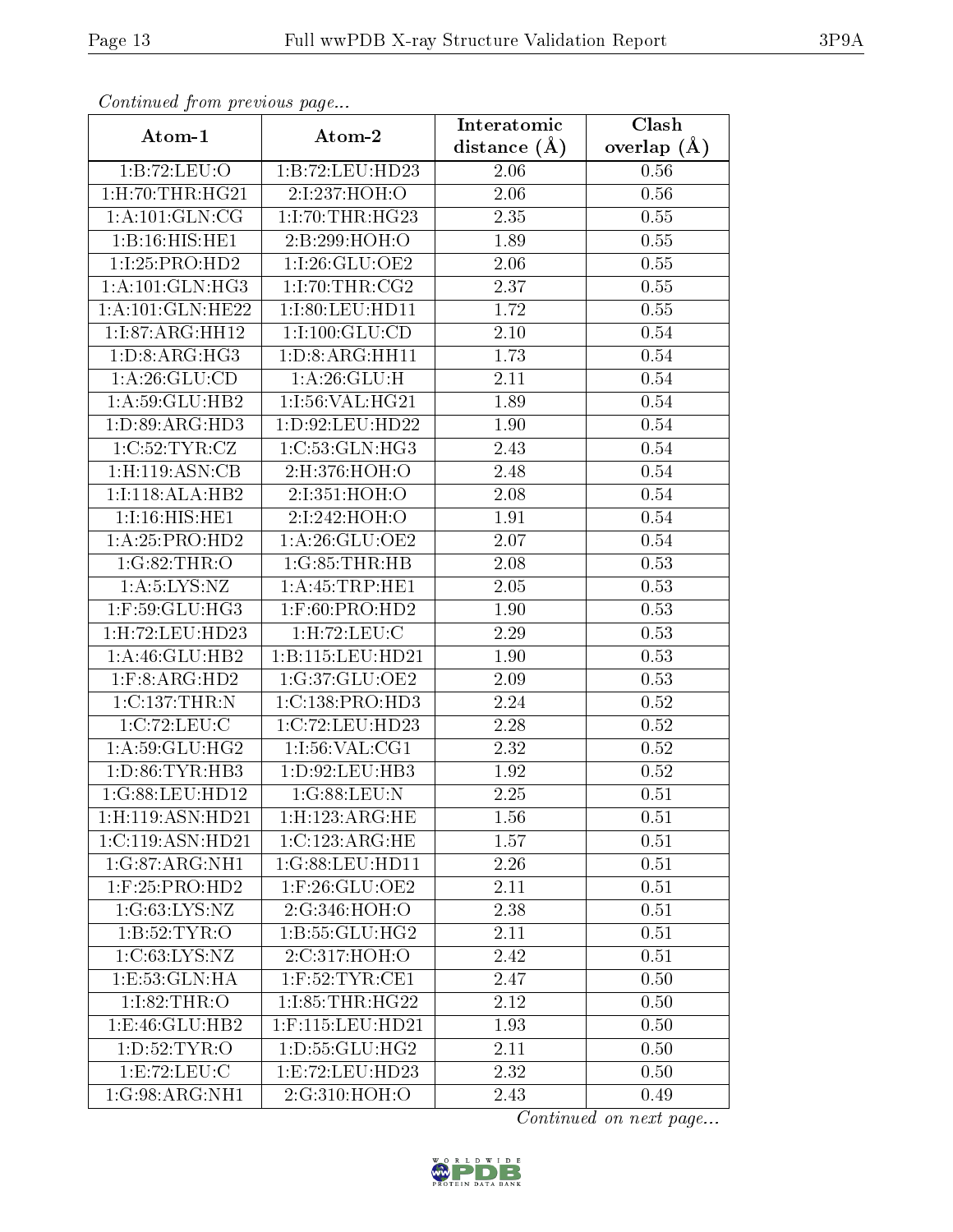| Comunaca jiom previous page |                    | Interatomic    | Clash         |  |
|-----------------------------|--------------------|----------------|---------------|--|
| Atom-1                      | Atom-2             | distance $(A)$ | overlap $(A)$ |  |
| 1: D: 25: PRO: HD2          | 1: D:26: GLU:OE2   | 2.12           | 0.49          |  |
| 1:I:84:ARG:O                | 1:I:88:LEU:HD13    | 2.11           | 0.49          |  |
| 1: E: 44: LEU: HD12         | 1:E:44:LEU:N       | 2.27           | 0.49          |  |
| $1:$ F:72:LEU:HD23          | $1:$ F:72:LEU:C    | 2.33           | 0.49          |  |
| $1:$ F:89:ARG:NE            | 2:F:318:HOH:O      | 2.43           | 0.49          |  |
| 1:E:8:ARG:HB3               | 1: E: 10: TRP: CE2 | 2.48           | 0.48          |  |
| 1: A: 45: TRP: CE3          | 1: A:60:PRO:HB2    | 2.48           | 0.48          |  |
| 1:B:8:ARG:NH1               | 1:C:37:GLU:HG2     | 2.28           | 0.48          |  |
| 1:G:119:ASN:ND2             | 1:G:123:ARG:HE     | 2.11           | 0.48          |  |
| 1:1:26:GLU:CD               | 1:1:26:GLU:H       | 2.16           | 0.48          |  |
| 1:D:72:LEU:HD23             | 1: D: 72: LEU: C   | 2.34           | 0.48          |  |
| 1:B:119:ASN:ND2             | 1:B:123:ARG:HE     | 2.09           | 0.48          |  |
| 1:C:53:GLN:HG2              | 1: D:52: TYR: OH   | 2.14           | 0.48          |  |
| 1:G:26:GLU:CD               | 1:G:26:GLU:H       | 2.17           | 0.47          |  |
| 1:A:72:LEU:C                | 1:A:72:LEU:HD23    | 2.34           | 0.47          |  |
| 1:B:81:GLU:HG2              | 2:B:303:HOH:O      | 2.14           | 0.47          |  |
| $1:$ F:84:ARG:O             | $1:$ F:87:ARG:HB2  | 2.15           | 0.47          |  |
| $1:$ F:86:TYR:CD1           | 1:F:92:LEU:HD23    | 2.49           | 0.47          |  |
| $1:$ F:25:PRO:C             | 2:F:321:HOH:O      | 2.53           | 0.47          |  |
| 1:1:72:LEU:C                | 1:I:72:LEU:HD23    | 2.35           | 0.47          |  |
| 1:B:25:PRO:HD2              | 1: B:26: GLU:OE2   | 2.16           | 0.46          |  |
| 1: E: 44: LEU: CD1          | 1:E:65:ARG:HB2     | 2.46           | 0.46          |  |
| 1:G:7:ASN:ND2               | 2:G:332:HOH:O      | 2.49           | 0.46          |  |
| 1:A:132:GLN:HE21            | 1:I:130:GLN:HG2    | 1.81           | 0.46          |  |
| 1:1:81:GLU:CD               | 1:1:81:GLU:H       | 2.18           | 0.46          |  |
| 1:G:51:SER:HA               | 1:G:55:GLU:O       | 2.16           | 0.46          |  |
| 1:G:8:ARG:HD3               | 1:G:10:TRP:CH2     | 2.51           | 0.46          |  |
| 1:H:26:GLU:H                | 1: H:26: GLU:CD    | 2.18           | 0.46          |  |
| 1:1:52:TYR:CE1              | 1:I:53:GLN:HG3     | 2.50           | 0.45          |  |
| 1:C:139:ASP:CA              | 2:C:396:HOH:O      | 2.63           | 0.45          |  |
| 1:C:139:ASP:HA              | 2:C:396:HOH:O      | 2.16           | 0.45          |  |
| 1:I:25:PRO:HG3              | 1:1:91:ASP:O       | 2.15           | 0.45          |  |
| 1:B:72:LEU:C                | 1: B: 72: LEU: CD2 | 2.84           | 0.45          |  |
| 1:1:89:ARG:CZ               | 1:I:92:LEU:HD22    | 2.47           | 0.45          |  |
| 1: A:101: GLN: HG2          | 1:I:74:LEU:CD2     | 2.40           | 0.45          |  |
| 1: D: 25: PRO:HG3           | 1: D: 91: ASP: OD1 | 2.17           | 0.45          |  |
| 1: A: 101: GLN: CG          | 1:1:70:THR:CG2     | 2.96           | 0.44          |  |
| $1:$ F:87:ARG:HD3           | 1:F:96:VAL:HG11    | 1.99           | 0.44          |  |
| 1:1:8:ARG:N                 | 2:I:271:HOH:O      | 2.51           | 0.44          |  |
| 1:1:87:ARG:NH1              | 1:1:100:GLU:OE2    | 2.47           | 0.44          |  |
| 2:E:207:HOH:O               | $1:$ F:113:ALA:HA  | 2.18           | 0.44          |  |

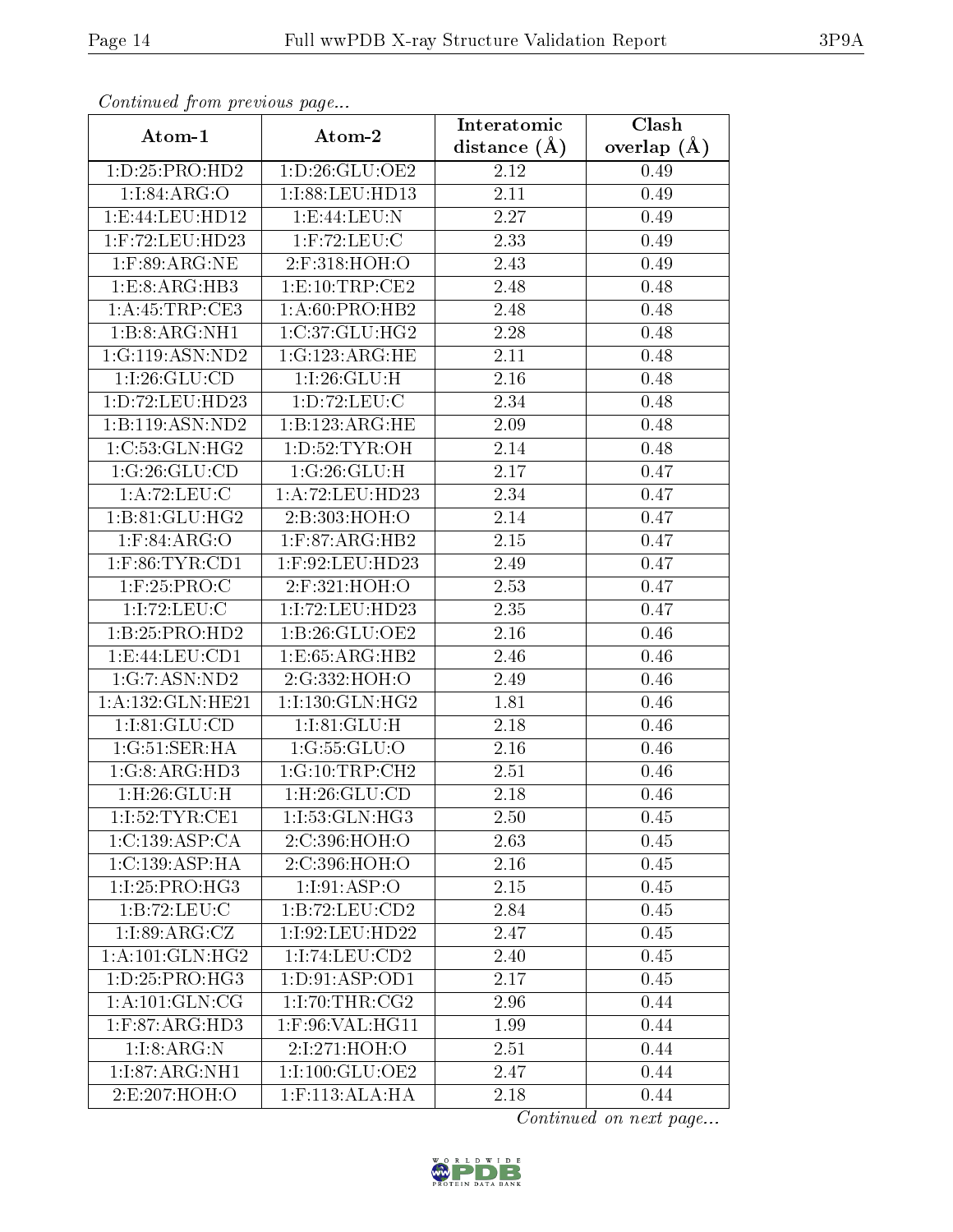| Continuea from previous page  |                             | Interatomic       | Clash           |  |
|-------------------------------|-----------------------------|-------------------|-----------------|--|
| Atom-1                        | Atom-2                      | distance $(A)$    | overlap $(\AA)$ |  |
| 2:H:303:HOH:O                 | 1:1:113:ALA:HA              | 2.16              | 0.44            |  |
| 1:D:7:ASN:O                   | 1:E:40:GLU:OE2              | 2.36              | 0.43            |  |
| 1:G:46:GLU:HB2                | 1:H:115:LEU:HD21            | 2.00              | 0.43            |  |
| 1:G:63:LYS:HE3                | 1:G:63:LYS:HB3              | 1.76              | 0.43            |  |
| 1:A:13:ARG:HD3                | 1: A:17: GLY:O              | $2.19\,$          | 0.43            |  |
| 1:A:1:PRO:HG3                 | 1:A:45:TRP:CD2              | 2.53              | 0.43            |  |
| 1: A:16: HIS: HE1             | 2:A:246:HOH:O               | 2.01              | 0.43            |  |
| 1:B:130:GLN:HG2               | 1:C:132:GLN:HE21            | 1.84              | 0.43            |  |
| 1: A:56: VAL:CG1              | 1:B:59:GLU:HG2              | 2.38              | 0.43            |  |
| $1:$ F:64:MET:HE $1$          | 2:F:283:HOH:O               | 2.18              | 0.43            |  |
| 1:C:86:TYR:HB3                | 1:C:92:LEU:HB3              | 2.01              | 0.42            |  |
| 1:G:44:LEU:HD13               | 1:G:65:ARG:HB2              | 2.00              | 0.42            |  |
| 1:G:72:LEU:HD23               | 1:G:72:LEU:C                | 2.39              | 0.42            |  |
| 1:B:46:GLU:OE2                | 1:B:48:LYS:HE2              | 2.19              | 0.42            |  |
| 1:E:74:LEU:HD12               | 2:E:284:HOH:O               | 2.19              | 0.42            |  |
| 1:B:89:ARG:NH2                | 1:B:91:ASP:OD2              | 2.53              | 0.42            |  |
| 1: D: 26: GLU: H              | 1: D:26: GLU:CD             | 2.23              | 0.42            |  |
| 1:A:13:ARG:HD2                | 2:A:205:HOH:O               | 2.20              | 0.42            |  |
| 1: A:21:LYS:HE3               | 1: A:23: GLU:OE1            | $\overline{2.20}$ | 0.42            |  |
| 1: D: 13: ARG: CZ             | 1: D: 18: ARG: HG3          | 2.49              | 0.42            |  |
| 1: E: 81: GLU: O              | 1:E:85:THR:HG23             | 2.20              | 0.42            |  |
| 1: E:89: ARG: HB2             | 1:E:92:LEU:HB2              | 2.01              | 0.42            |  |
| 1:1:8:ARG:HD3                 | 1:1:10:TRP:CH2              | 2.54              | 0.42            |  |
| 1:C:52:TYR:CE2                | 1:C:53:GLN:HG3              | 2.55              | 0.41            |  |
| 1:1:84:ARG:O                  | 1:I:87:ARG:HB2              | 2.20              | 0.41            |  |
| 1:G:16:HIS:CE1                | 2:G:224:HOH:O               | 2.67              | 0.41            |  |
| $1:$ H $:130:$ GLN $:$ H $G2$ | 1:I:132:GLN:HE21            | 1.85              | 0.41            |  |
| 1:B:44:LEU:HD23               | 1:C:115:LEU:HD12            | 2.02              | 0.41            |  |
| 1:G:47:MET:HG2                | 2:G:335:HOH:O               | 2.20              | 0.41            |  |
| 1: D:86: TYR:CD1              | 1: D:92: LEU:HD23           | 2.55              | 0.41            |  |
| 1: E: 119: ASN: HD21          | 1: E: 123: ARG: NE          | 2.14              | 0.41            |  |
| 1:E:85:THR:O                  | 1: E: 88: LEU: HB2          | 2.21              | 0.41            |  |
| 1:H:25:PRO:HD2                | 1:H:26:GLU:OE2              | 2.21              | 0.41            |  |
| 1:A:115:LEU:HD21              | 1:I:46:GLU:HB2              | 2.03              | 0.41            |  |
| 1:B:47:MET:CE                 | $1:B:58:GLN:H\overline{G2}$ | 2.51              | 0.41            |  |
| 1:C:26:GLU:CD                 | 1:C:26:GLU:H                | 2.22              | 0.41            |  |
| 1: D: 47: MET: CE             | 1:D:58:GLN:HB3              | 2.51              | 0.41            |  |
| 1:C:89:ARG:NE                 | 1:C:92:LEU:HD22             | 2.36              | 0.41            |  |
| 1: B:80: LEU: HA              | 1:B:80:LEU:HD23             | 1.95              | 0.41            |  |
| 1: D: 137: THR: HA            | 1:D:138:PRO:HD3             | 1.94              | 0.41            |  |
| 1:1:137:THR:HA                | 1:I:138:PRO:HD3             | 1.94              | 0.41            |  |

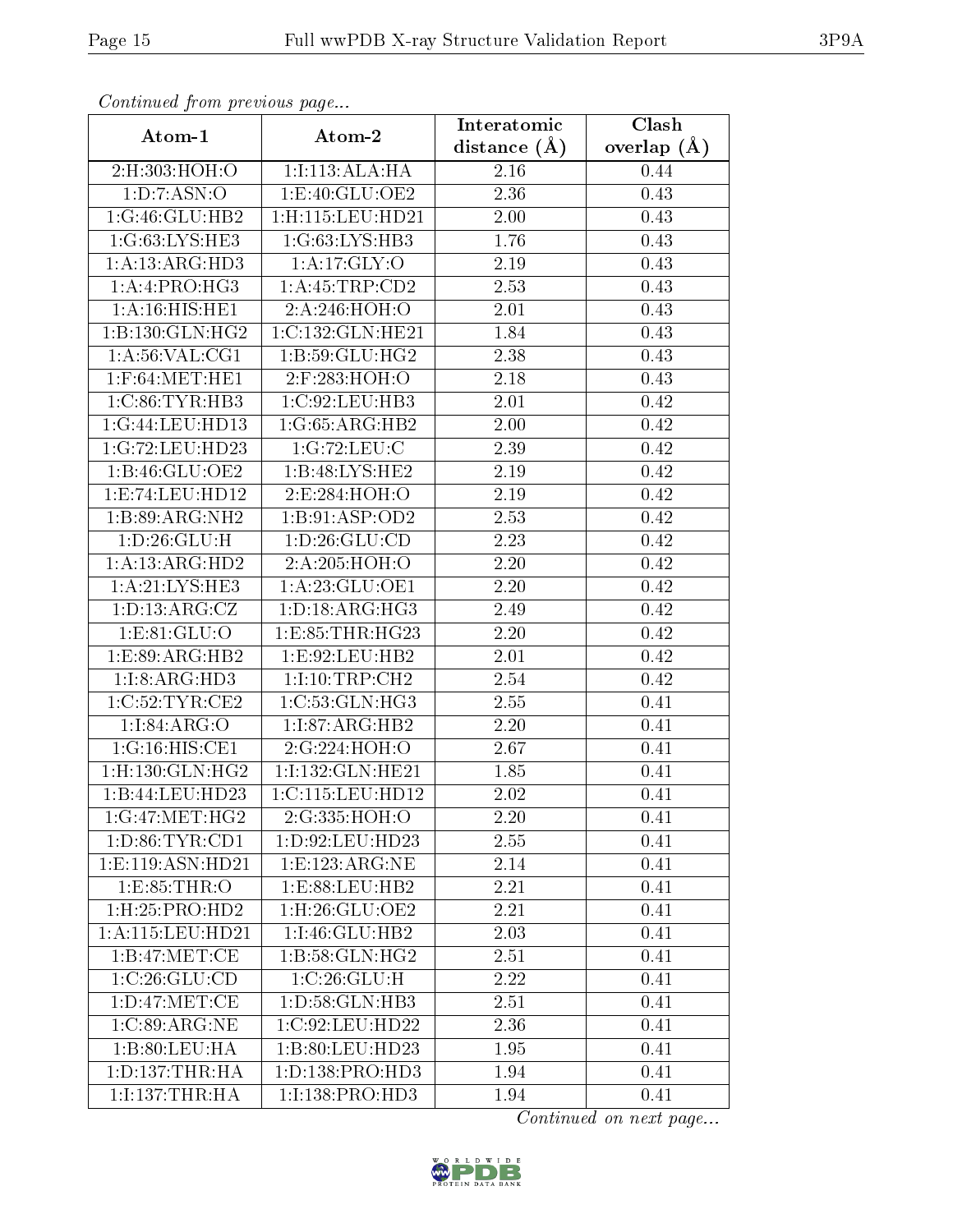|--|

| Atom-1              | Atom-2               | Interatomic<br>distance $(A)$ | Clash<br>overlap<br>(A) |
|---------------------|----------------------|-------------------------------|-------------------------|
| 1: B:59: GLU: HG3   | 1: B:60: PRO:HD2     | 2.02                          | 0.41                    |
| 1: D: 94: GLU: HG3  | 2:D:262:HOH:O        | 2.19                          | 0.41                    |
| 1:1:72:LEU:O        | 1:1:72:LEU:HD23      | 2.21                          | 0.41                    |
| 1:B:29:TRP:CH2      | 1:B:98:ARG:HG2       | 2.56                          | 0.40                    |
| 1: A:89: ARG:C      | 1: A:91: ASP: N      | 2.74                          | 0.40                    |
| 1:B:84:ARG:O        | 1:B:87:ARG:HB2       | 2.21                          | 0.40                    |
| 1: D: 130: GLN: HG2 | 1: E: 132: GLN: HE21 | 1.86                          | 0.40                    |
| 1:C:98:ARG:NH2      | 2:C:245:HOH:O        | 2.52                          | 0.40                    |

There are no symmetry-related clashes.

#### 5.3 Torsion angles  $(i)$

#### 5.3.1 Protein backbone (i)

In the following table, the Percentiles column shows the percent Ramachandran outliers of the chain as a percentile score with respect to all X-ray entries followed by that with respect to entries of similar resolution.

The Analysed column shows the number of residues for which the backbone conformation was analysed, and the total number of residues.

| Mol          | Chain        | Analysed           | Favoured   | Allowed   | Outliers       |     | Percentiles |
|--------------|--------------|--------------------|------------|-----------|----------------|-----|-------------|
| $\mathbf{1}$ | A            | 137/162(85%)       | 136 (99%)  | $1(1\%)$  | $\overline{0}$ | 100 | 100         |
| $\mathbf{1}$ | B            | $130/162(80\%)$    | 128 (98%)  | $2(2\%)$  | $\Omega$       | 100 | 100         |
| 1            | $\rm C$      | $131/162(81\%)$    | 131 (100%) | $\Omega$  | $\theta$       | 100 | 100         |
| 1            | D            | $133/162$ (82%)    | 130 (98%)  | $3(2\%)$  | $\theta$       | 100 | 100         |
| $\mathbf{1}$ | Ε            | $130/162(80\%)$    | 129 (99%)  | $1(1\%)$  | $\theta$       | 100 | 100         |
| 1            | $\mathbf{F}$ | 132/162(82%)       | 131 (99%)  | $1(1\%)$  | $\theta$       | 100 | 100         |
| $\mathbf{1}$ | G            | $131/162(81\%)$    | 130 (99%)  | $1(1\%)$  | $\theta$       | 100 | 100         |
| 1            | H            | $130/162(80\%)$    | 129 (99%)  | $1(1\%)$  | $\theta$       | 100 | 100         |
| 1            | $\mathsf{T}$ | $130/162(80\%)$    | 128 (98%)  | $2(2\%)$  | $\theta$       | 100 | 100         |
| All          | All          | $1184/1458$ (81\%) | 1172 (99%) | $12(1\%)$ | $\overline{0}$ | 100 | 100         |

There are no Ramachandran outliers to report.

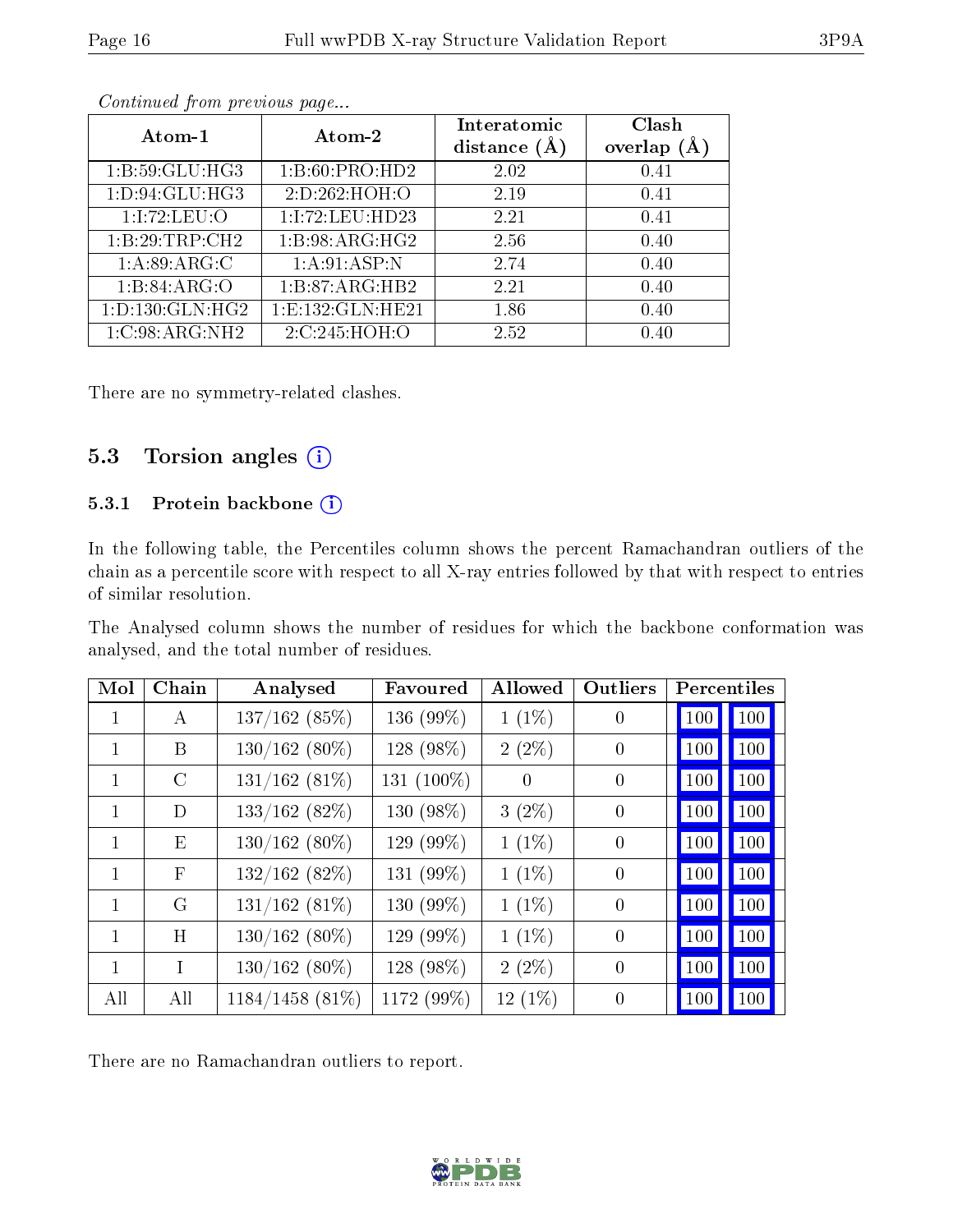#### 5.3.2 Protein sidechains (i)

In the following table, the Percentiles column shows the percent sidechain outliers of the chain as a percentile score with respect to all X-ray entries followed by that with respect to entries of similar resolution.

The Analysed column shows the number of residues for which the sidechain conformation was analysed, and the total number of residues.

| Mol          | Chain         | Analysed          | Rotameric    | Outliers | Percentiles  |
|--------------|---------------|-------------------|--------------|----------|--------------|
| 1            | A             | 117/137(85%)      | 113 (97%)    | $4(3\%)$ | 14<br>37     |
| 1            | B             | 113/137(82%)      | 109 $(96\%)$ | $4(4\%)$ | 13<br>36     |
| 1            | $\mathcal{C}$ | 114/137(83%)      | 110 (96%)    | 4(4%)    | 13<br>36     |
| $\mathbf{1}$ | D             | $115/137(84\%)$   | 113 (98%)    | $2(2\%)$ | 42<br>$60\,$ |
| $\mathbf{1}$ | E             | 113/137(82%)      | 109 (96%)    | $4(4\%)$ | 13<br>36     |
| $\mathbf{1}$ | $\mathbf{F}$  | 114/137(83%)      | 111 (97%)    | $3(3\%)$ | 46<br>23     |
| 1            | G             | 114/137(83%)      | 109 (96%)    | $5(4\%)$ | 8 <br>28     |
| 1            | H             | 113/137(82%)      | $108(96\%)$  | 5(4%)    | 8 <br>28     |
| 1            | T             | 113/137(82%)      | 110 (97%)    | $3(3\%)$ | 22<br>44     |
| All          | All           | $1026/1233$ (83%) | 992 (97%)    | 34 (3%)  | 15<br>38     |

All (34) residues with a non-rotameric sidechain are listed below:

| Mol            | Chain                   | Res             | Type                      |
|----------------|-------------------------|-----------------|---------------------------|
| $\mathbf 1$    | A                       | 5               | <b>LYS</b>                |
| $\mathbf 1$    | $\overline{A}$          | 48              | <b>LYS</b>                |
| $\overline{1}$ | $\overline{A}$          | 55              | $\overline{\mathrm{GLU}}$ |
| $\overline{1}$ | $\overline{A}$          | 105             | $\overline{\text{ASP}}$   |
| $\overline{1}$ | $\overline{\mathrm{B}}$ | 23              | $\mathrm{GLU}$            |
| $\mathbf 1$    | $\overline{\mathrm{B}}$ | $\overline{2}6$ | $\overline{{\rm GLU}}$    |
| $\mathbf{1}$   | B                       | 92              | LEU                       |
| $\mathbf 1$    | $\overline{\mathrm{B}}$ | 120             | ILE                       |
| $\mathbf 1$    | $\overline{\rm C}$      | 23              | GLU                       |
| $\mathbf{1}$   | $\overline{C}$          | 26              | GLU                       |
| $\mathbf 1$    | $\overline{C}$          | 88              | LEU                       |
| $\mathbf 1$    | $\overline{\rm C}$      | 92              | LEU                       |
| $\mathbf 1$    | $\overline{\text{D}}$   | 26              | GLU                       |
| $\mathbf 1$    | D                       | 92              | LEU                       |
| $\mathbf 1$    | $\overline{\mathrm{E}}$ | 55              | GLU                       |
| $\mathbf 1$    | E                       | 88              | LEU                       |
| $\mathbf{1}$   | E                       | 90              | $\operatorname{GLU}$      |
| $\mathbf 1$    | E                       | 92              | LEU                       |

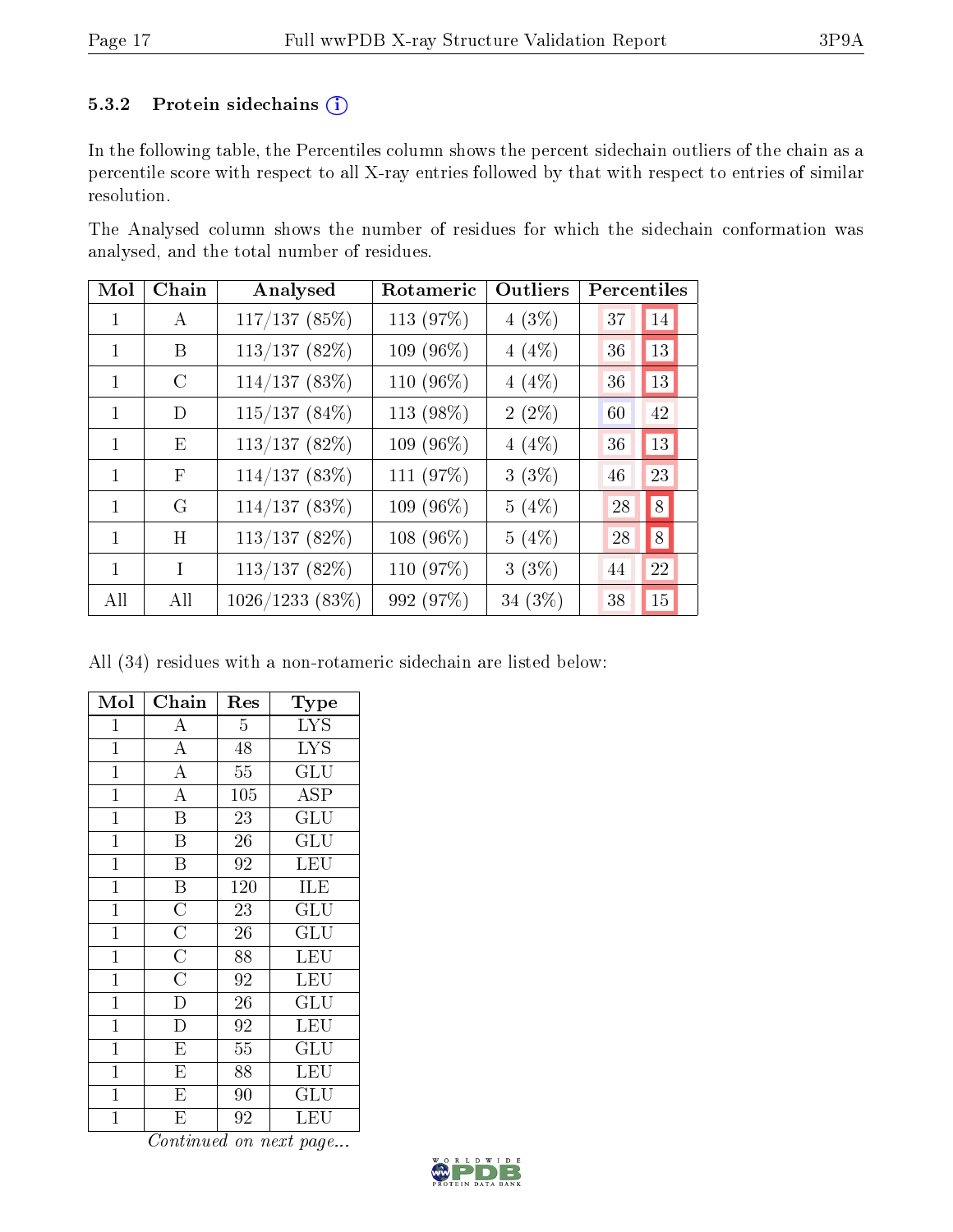| Mol          | Chain                   | Res | Type                    |
|--------------|-------------------------|-----|-------------------------|
| 1            | $\overline{\mathrm{F}}$ | 18  | $\overline{\text{ARG}}$ |
| $\mathbf{1}$ | $\overline{F}$          | 26  | GLU                     |
| $\mathbf{1}$ | $\overline{F}$          | 91  | $\overline{\text{ASP}}$ |
| $\mathbf 1$  | $\overline{\mathrm{G}}$ | 74  | LEU                     |
| $\mathbf 1$  | $\overline{\mathrm{G}}$ | 80  | LEU                     |
| $\mathbf{1}$ | $\overline{G}$          | 91  | <b>ASP</b>              |
| $\mathbf 1$  | $\overline{G}$          | 92  | LEU                     |
| $\mathbf{1}$ | $\overline{\mathrm{G}}$ | 120 | ILE                     |
| $\mathbf{1}$ | H                       | 74  | <b>LEU</b>              |
| $\mathbf 1$  | Η                       | 85  | THR                     |
| $\mathbf{1}$ | $\mathbf H$             | 88  | LEU                     |
| $\mathbf{1}$ | $\mathbf H$             | 91  | <b>ASP</b>              |
| $\mathbf 1$  | $\overline{H}$          | 92  | LEU                     |
| $\mathbf{1}$ | $\overline{I}$          | 85  | THR                     |
| 1            | Ī                       | 92  | LEU                     |
| 1            | Ι                       | 120 | ILE                     |

Some sidechains can be flipped to improve hydrogen bonding and reduce clashes. All (31) such sidechains are listed below:

| Mol            | Chain                                                                                                | Res              | Type                      |
|----------------|------------------------------------------------------------------------------------------------------|------------------|---------------------------|
| $\mathbf 1$    | $\overline{A}$                                                                                       | 16               | <b>HIS</b>                |
| $\overline{1}$ | $\overline{A}$                                                                                       | 101              | $\overline{\text{GLN}}$   |
| $\overline{1}$ | $\frac{1}{\mathbf{A}}$                                                                               | 119              | $\overline{\text{ASN}}$   |
| $\mathbf{1}$   | $\overline{A}$                                                                                       | 132              | $\overline{\text{GLN}}$   |
| $\overline{1}$ | $\overline{\mathrm{B}}$                                                                              | $\overline{16}$  | $\overline{\mathrm{HIS}}$ |
| $\overline{1}$ | $\overline{\mathbf{B}}$                                                                              | 101              | $\overline{\text{GLN}}$   |
| $\overline{1}$ | $\overline{\mathrm{B}}$                                                                              | 119              | <b>ASN</b>                |
| $\overline{1}$ | $\overline{B}$                                                                                       | 132              | $\overline{\text{GLN}}$   |
| $\overline{1}$ | $\frac{\overline{\text{C}}}{\overline{\text{C}}}}$ $\frac{\overline{\text{C}}}{\overline{\text{C}}}$ | $\overline{16}$  | <b>HIS</b>                |
| $\overline{1}$ |                                                                                                      | $\overline{101}$ | $\overline{\text{GLN}}$   |
| $\overline{1}$ |                                                                                                      | 119              | <b>ASN</b>                |
| $\overline{1}$ |                                                                                                      | 132              | $\overline{\text{GLN}}$   |
| $\overline{1}$ | $\overline{D}$                                                                                       | 101              | $\overline{\text{GLN}}$   |
| $\overline{1}$ | $\frac{\overline{D}}{D}$                                                                             | 119              | <b>ASN</b>                |
| $\overline{1}$ |                                                                                                      | 132              | $\overline{\text{GLN}}$   |
| $\overline{1}$ | $\overline{\mathrm{E}}$                                                                              | 119              | $\overline{\text{ASN}}$   |
| $\overline{1}$ | $\overline{\mathrm{E}}$                                                                              | 132              | $\overline{\text{GLN}}$   |
| $\overline{1}$ | $\overline{\mathrm{F}}$                                                                              | $\overline{53}$  | $\overline{\text{GLN}}$   |
| $\overline{1}$ | $\overline{\mathrm{F}}$                                                                              | $\overline{101}$ | $\overline{\text{GLN}}$   |
| $\overline{1}$ | $\overline{F}$                                                                                       | 119              | $\overline{\mathrm{ASN}}$ |
| $\overline{1}$ | $\overline{\mathrm{F}}$                                                                              | 132              | $\overline{\text{GLN}}$   |
| $\overline{1}$ | $\overline{\mathrm{G}}$                                                                              | $\overline{7}$   | $\operatorname{ASN}$      |

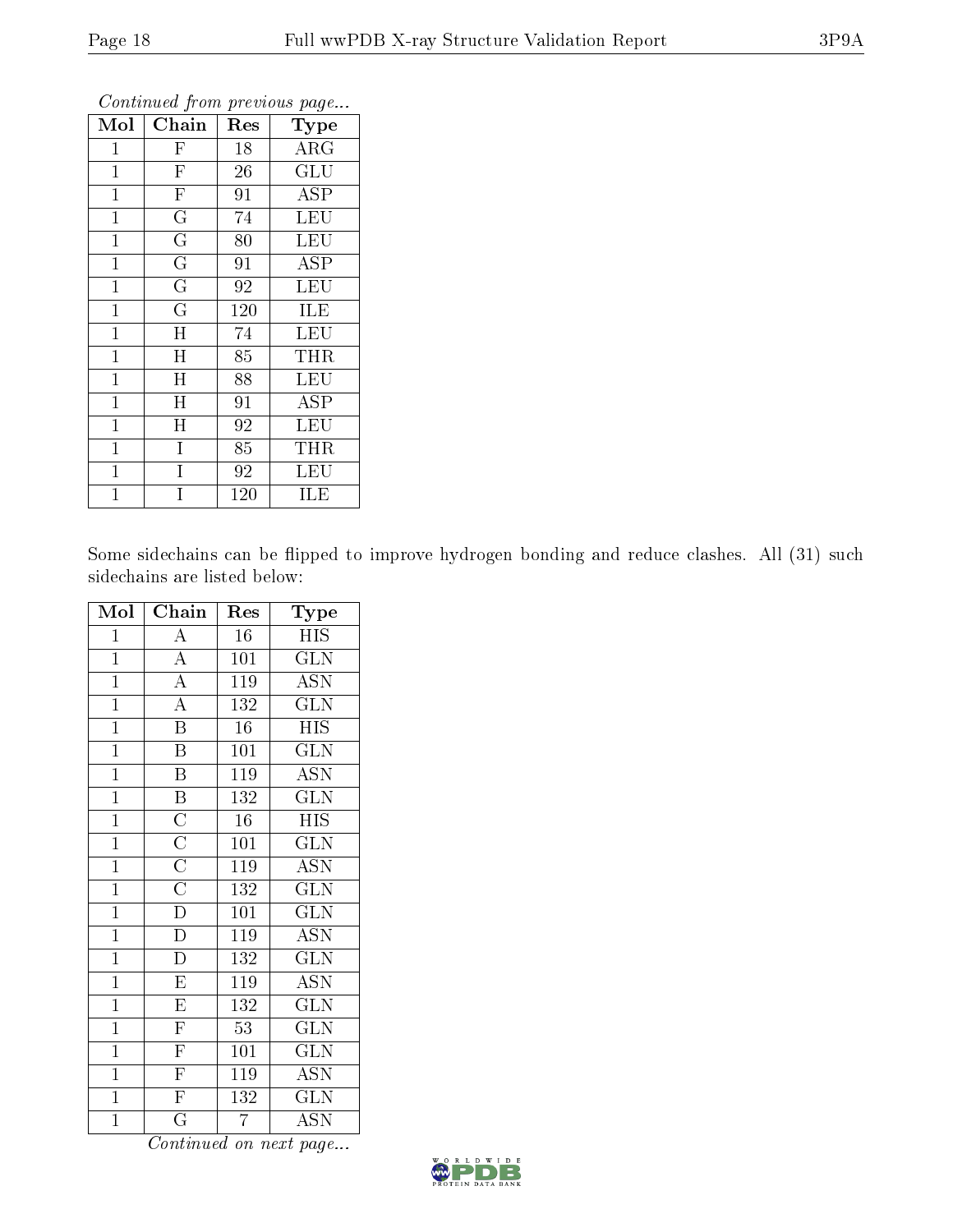| Mol | Chain   | Res | <b>Type</b> |
|-----|---------|-----|-------------|
| 1   | G       | 119 | <b>ASN</b>  |
| 1   | $\rm G$ | 132 | <b>GLN</b>  |
| 1   | H       | 53  | <b>GLN</b>  |
| 1   | H       | 119 | <b>ASN</b>  |
| 1   | Η       | 132 | <b>GLN</b>  |
| 1   | 1       | 16  | <b>HIS</b>  |
| 1   |         | 101 | <b>GLN</b>  |
|     |         | 119 | <b>ASN</b>  |
|     |         | 132 | <b>GLN</b>  |

#### 5.3.3 RNA (i)

There are no RNA molecules in this entry.

#### 5.4 Non-standard residues in protein, DNA, RNA chains  $(i)$

There are no non-standard protein/DNA/RNA residues in this entry.

#### 5.5 Carbohydrates  $(i)$

There are no carbohydrates in this entry.

#### 5.6 Ligand geometry  $(i)$

There are no ligands in this entry.

#### 5.7 [O](https://www.wwpdb.org/validation/2017/XrayValidationReportHelp#nonstandard_residues_and_ligands)ther polymers  $(i)$

There are no such residues in this entry.

#### 5.8 Polymer linkage issues  $(i)$

There are no chain breaks in this entry.

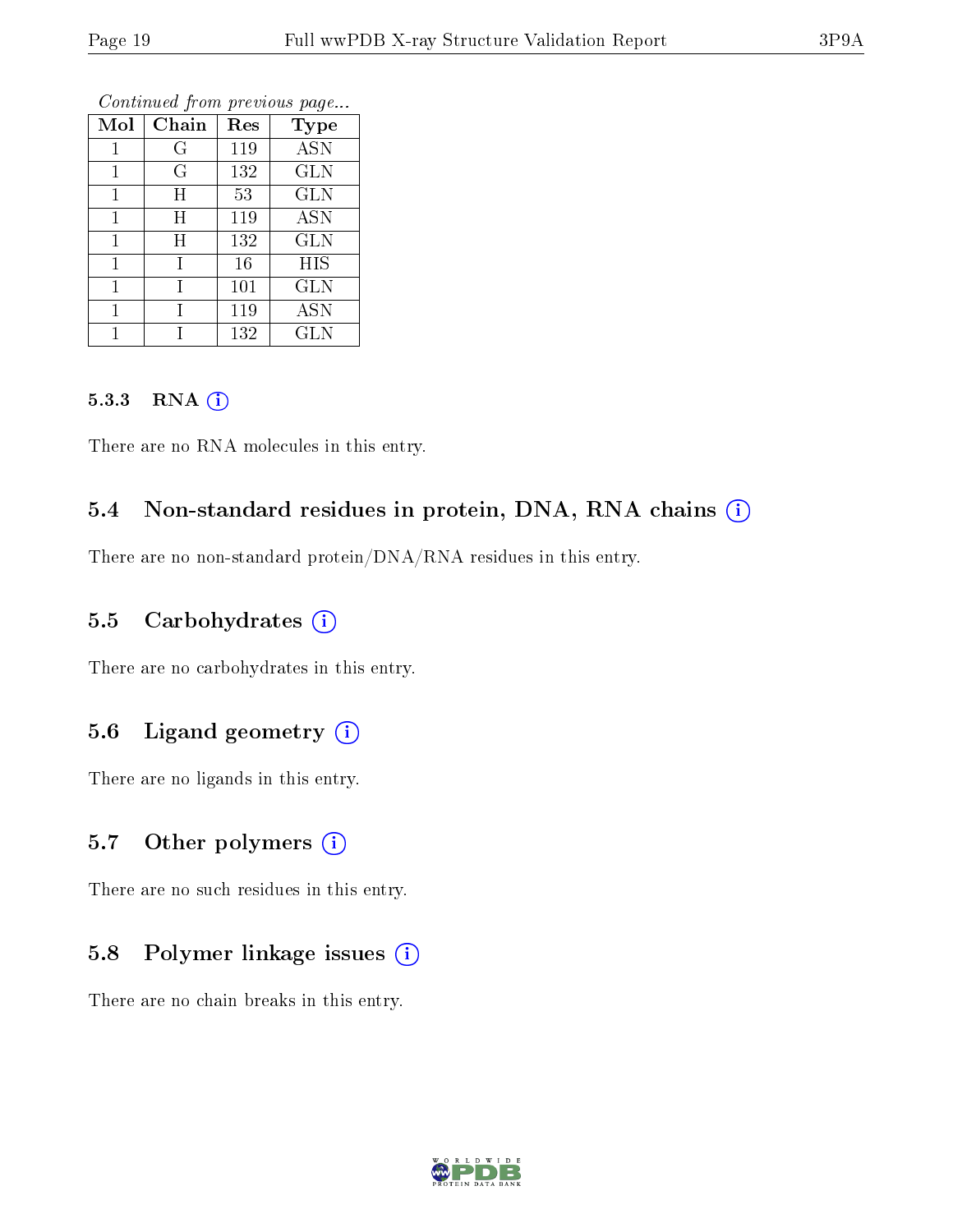## 6 Fit of model and data  $(i)$

## 6.1 Protein, DNA and RNA chains  $(i)$

In the following table, the column labelled  $#RSRZ> 2'$  contains the number (and percentage) of RSRZ outliers, followed by percent RSRZ outliers for the chain as percentile scores relative to all X-ray entries and entries of similar resolution. The OWAB column contains the minimum, median,  $95<sup>th</sup>$  percentile and maximum values of the occupancy-weighted average B-factor per residue. The column labelled ' $Q< 0.9$ ' lists the number of (and percentage) of residues with an average occupancy less than 0.9.

| Mol          | Chain         | Analysed           | ${ <\hspace{-1.5pt}{\mathrm{RSRZ}} \hspace{-1.5pt}>}$ | $\#\text{RSRZ}\text{>2}$         | $OWAB(A^2)$     | Q<0.9            |
|--------------|---------------|--------------------|-------------------------------------------------------|----------------------------------|-----------------|------------------|
| $\mathbf 1$  | A             | 139/162(85%)       | 1.09                                                  | 33 $(23\%)$ 0 0                  | 17, 31, 92, 122 |                  |
| $\mathbf{1}$ | B             | $132/162(81\%)$    | 0.93                                                  | $28(21\%)$ 0 1                   | 18, 33, 87, 113 | $\left( \right)$ |
| $\mathbf{1}$ | $\mathcal{C}$ | 133/162(82%)       | 0.19                                                  | $9(6\%)$ 17<br><sup>22</sup>     | 15, 25, 56, 87  | $\Omega$         |
| $\mathbf{1}$ | D             | 135/162(83%)       | 1.26                                                  | 35 (25%) $\boxed{0}$ $\boxed{0}$ | 16, 38, 89, 103 | $\left( \right)$ |
| $\mathbf{1}$ | E             | $132/162(81\%)$    | 0.10                                                  | 6 (4\%) 33<br>39                 | 15, 24, 59, 102 | $\Omega$         |
| 1            | $\mathbf F$   | 134/162(82%)       | 0.58                                                  | $16(11\%)$ 4 6                   | 16, 33, 89, 122 | $\Omega$         |
| $\mathbf{1}$ | G             | 133/162(82%)       | 0.42                                                  | $12(9\%)$ 9<br><sup>12</sup>     | 15, 28, 70, 91  | $\Omega$         |
| $\mathbf{1}$ | H             | $132/162(81\%)$    | 0.10                                                  | 6 $(4%)$<br>39<br>33             | 15, 26, 56, 83  | $\left( \right)$ |
| $\mathbf{1}$ | T             | $132/162(81\%)$    | 0.10                                                  | $4(3\%)$<br>56<br>50             | 17, 27, 56, 107 | $\Omega$         |
| All          | All           | $1202/1458$ (82\%) | 0.54                                                  | 149 $(12\%)$<br> 5               | 15, 29, 78, 122 | $\theta$         |

All (149) RSRZ outliers are listed below:

| Mol            | Chain            | Res            | Type                 | <b>RSRZ</b> |
|----------------|------------------|----------------|----------------------|-------------|
| $\mathbf{1}$   | А                | $\overline{2}$ | ALA                  | 14.2        |
| $\mathbf 1$    | D                | 88             | LEU                  | 11.6        |
| $\mathbf 1$    | А                | 1              | MET                  | 11.3        |
| $\mathbf{1}$   | А                | 88             | LEU                  | 11.0        |
| $\mathbf 1$    | G                | 52             | TYR.                 | 10.6        |
| $\mathbf{1}$   | $\overline{A}$   | 139            | $\rm \overline{A}SP$ | 10.4        |
| $\mathbf{1}$   | А                | 52             | TYR                  | 9.6         |
| $\mathbf{1}$   | D                | 52             | <b>TYR</b>           | 8.1         |
| $\overline{1}$ | $\boldsymbol{A}$ | 3              | ALA                  | 7.9         |
| $\mathbf 1$    | E                | 139            | ASP                  | 7.3         |
| $\mathbf 1$    | В                | 92             | LEU                  | 7.2         |
| $\mathbf{1}$   | B                | 52             | <b>TYR</b>           | 6.6         |
| 1              | В                | 88             | LEU                  | 6.2         |
| $\mathbf{1}$   | I)               | 139            | ASP                  | 6.0         |
| 1              | F                | 139            | ASP                  | 5.9         |

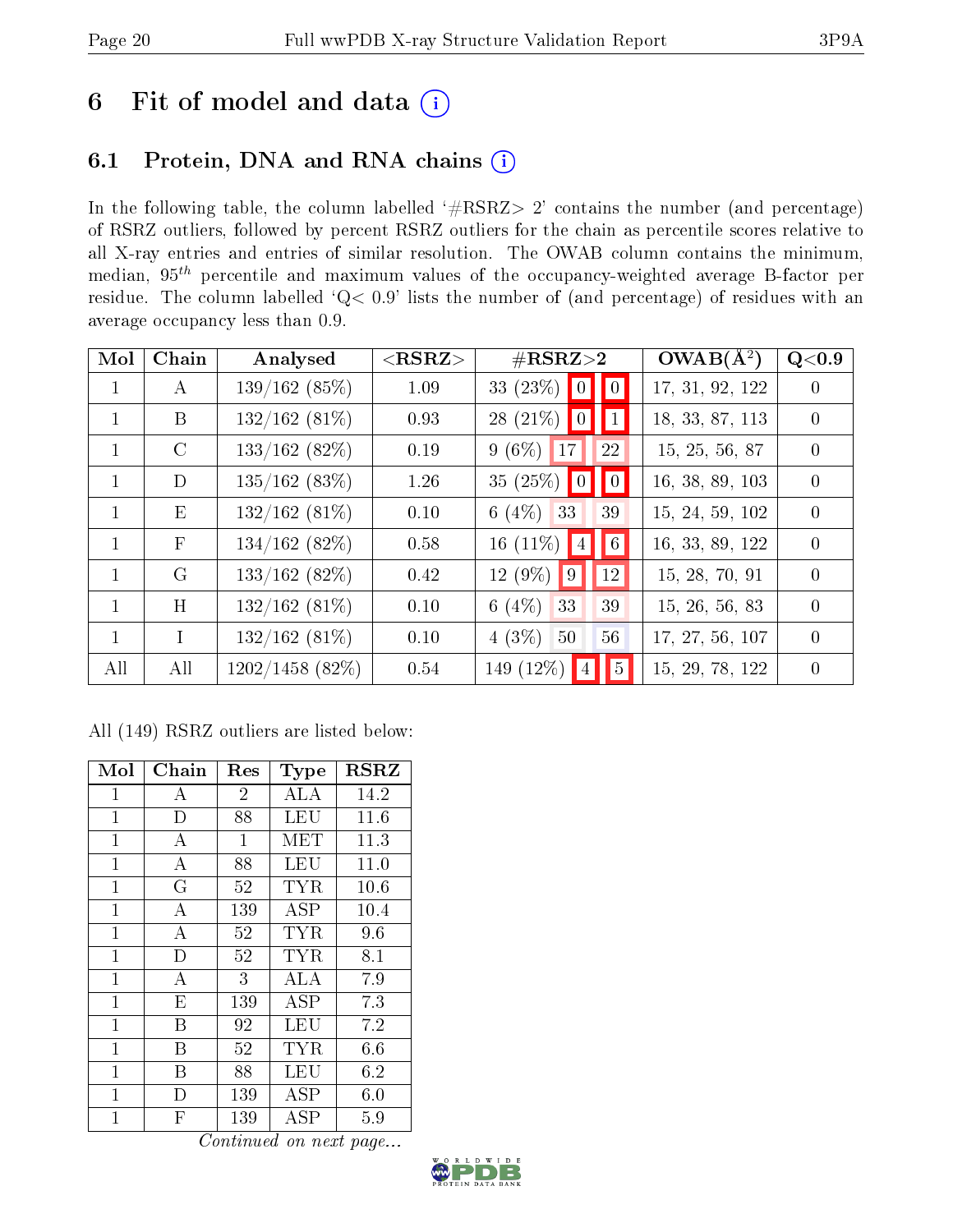| Continued from previous page |                         |                 |                         |                              |  |  |
|------------------------------|-------------------------|-----------------|-------------------------|------------------------------|--|--|
| $\overline{\text{Mol}}$      | Chain                   | Res             | <b>Type</b>             | $RS\overline{R}\overline{Z}$ |  |  |
| $\mathbf{1}$                 | Β                       | 89              | $\rm{ARG}$              | 5.9                          |  |  |
| $\overline{1}$               | $\overline{\mathrm{F}}$ | 88              | <b>LEU</b>              | $5.8\,$                      |  |  |
| $\mathbf{1}$                 | $\overline{\mathrm{B}}$ | 93              | $\overline{\text{SER}}$ | $\overline{5.6}$             |  |  |
| $\mathbf 1$                  | $\overline{\mathrm{G}}$ | 139             | <b>ASP</b>              | $5.5\,$                      |  |  |
| $\overline{1}$               | $\overline{\rm C}$      | 139             | $\overline{\text{ASP}}$ | 5.4                          |  |  |
| $\mathbf{1}$                 | $\overline{\mathrm{F}}$ | $\overline{91}$ | $\overline{\text{ASP}}$ | $\overline{5.2}$             |  |  |
| $\mathbf{1}$                 | $\overline{B}$          | 87              | $\rm{ARG}$              | $\overline{5.1}$             |  |  |
| $\overline{1}$               | $\overline{\mathbf{B}}$ | 90              | $\overline{\text{GLU}}$ | $\overline{5.1}$             |  |  |
| $\mathbf{1}$                 | $\overline{C}$          | $52\,$          | <b>TYR</b>              | 5.1                          |  |  |
| $\mathbf{1}$                 | $\overline{\mathrm{B}}$ | $\overline{86}$ | <b>TYR</b>              | $5.0\,$                      |  |  |
| $\overline{1}$               | $\, {\bf B}$            | 91              | <b>ASP</b>              | $5.0\,$                      |  |  |
| $\overline{1}$               | $\overline{\rm A}$      | $\overline{86}$ | <b>TYR</b>              | $\overline{5.0}$             |  |  |
| $\overline{1}$               | $\overline{I}$          | 139             | $\overline{\text{ASP}}$ | $5.0\,$                      |  |  |
| $\mathbf{1}$                 | A                       | 57              | ILE                     | $\overline{5.0}$             |  |  |
| $\overline{1}$               | $\overline{\mathrm{G}}$ | $55\,$          | $\overline{{\rm GLU}}$  | $4.\overline{9}$             |  |  |
| $\overline{1}$               | $\overline{\rm D}$      | $6\phantom{.}$  | $\overline{\text{GLY}}$ | 4.9                          |  |  |
| $\overline{1}$               | $\overline{E}$          | $\overline{52}$ | <b>TYR</b>              | $4.8\,$                      |  |  |
| $\mathbf{1}$                 | $\overline{\text{C}}$   | 138             | PRO                     | $4.8\,$                      |  |  |
| $\overline{1}$               | $\overline{\mathrm{B}}$ | 57              | ILE                     | 4.7                          |  |  |
| $\mathbf{1}$                 | $\overline{\mathrm{G}}$ | 53              | GLN                     | 4.6                          |  |  |
| $\overline{1}$               | $\overline{\rm C}$      | 57              | ILE                     | $\overline{4.5}$             |  |  |
| $\mathbf 1$                  | $\overline{\rm D}$      | $\overline{86}$ | <b>TYR</b>              | $\overline{4.5}$             |  |  |
| $\mathbf{1}$                 | $\overline{\mathbf{B}}$ | 139             | $\overline{\text{ASP}}$ | 4.4                          |  |  |
| $\mathbf{1}$                 | $\overline{\mathrm{B}}$ | $22\,$          | PHE                     | 4.4                          |  |  |
| $\overline{1}$               | $\overline{\mathbf{B}}$ | $50\,$          | PHE                     | 4.4                          |  |  |
| $\overline{1}$               | $\overline{D}$          | 22              | PHE                     | $\overline{4.3}$             |  |  |
| $\overline{1}$               | $\overline{\rm D}$      | $\overline{21}$ | $\overline{\text{LYS}}$ | $\overline{4.3}$             |  |  |
| $\mathbf{1}$                 | D                       | 85              | THR                     | 4.2                          |  |  |
| $\mathbf 1$                  | А                       | $55\,$          | GLU                     | $\overline{4.1}$             |  |  |
| $\mathbf{1}$                 | D                       | 90              | <b>GLU</b>              | 4.1                          |  |  |
| $\mathbf{1}$                 | H                       | 139             | ASP                     | 4.1                          |  |  |
| $\mathbf{1}$                 | $\overline{\mathrm{H}}$ | 18              | $\rm{ARG}$              | 4.1                          |  |  |
| $\mathbf{1}$                 | $\boldsymbol{B}$        | $\overline{96}$ | <b>VAL</b>              | 4.0                          |  |  |
| $\mathbf{1}$                 | D                       | $20\,$          | $\overline{\text{PRO}}$ | 4.0                          |  |  |
| $\mathbf{1}$                 | $\overline{G}$          | 57              | ILE                     | 3.9                          |  |  |
| $\mathbf{1}$                 | $\overline{\rm A}$      | 54              | $\overline{\text{GLY}}$ | 3.9                          |  |  |
| $\mathbf{1}$                 | $\overline{\mathrm{G}}$ | $19\,$          | <b>ASN</b>              | 3.9                          |  |  |
| $\mathbf{1}$                 | E                       | 138             | $PR\overline{O}$        | 3.8                          |  |  |
| $\mathbf{1}$                 | $\overline{D}$          | 17              | <b>GLY</b>              | 3.8                          |  |  |
| $\mathbf{1}$                 | $\mathbf F$             | 23              | GLU                     | 3.8                          |  |  |
| $\mathbf{1}$                 | А                       | 84              | $\rm{ARG}$              | $\overline{3.7}$             |  |  |
| $\mathbf 1$                  | I                       | $52\,$          | TYR                     | $3.7\,$                      |  |  |

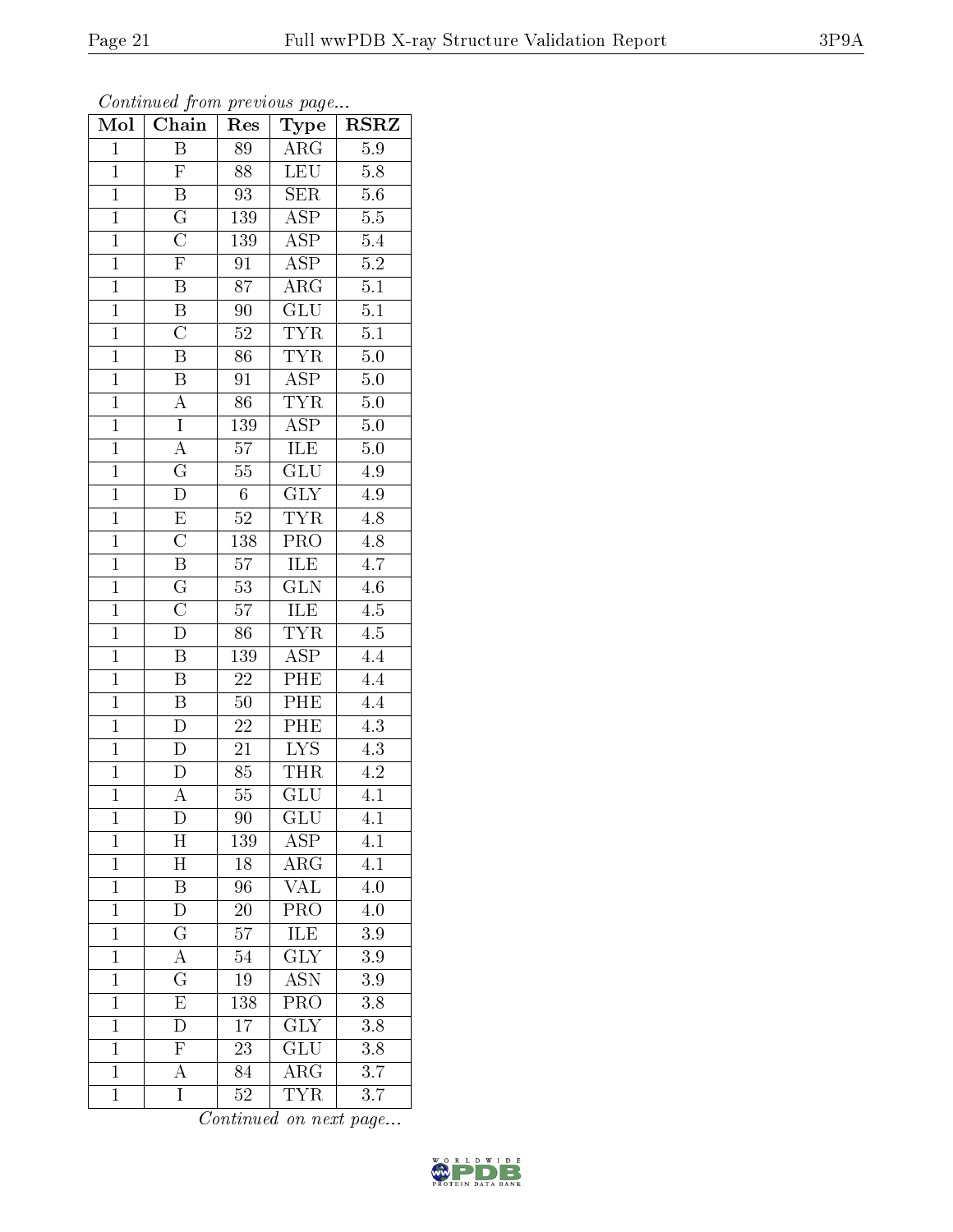Continued from previous page...

Mol Chain Res Type RSRZ

| $\mathbf 1$    | $\mathbf D$             | 81              | GLU                       | 3.7              |
|----------------|-------------------------|-----------------|---------------------------|------------------|
| $\overline{1}$ | $\overline{A}$          | 85              | THR                       | $3.6\,$          |
| $\overline{1}$ | $\overline{\rm D}$      | 93              | SER                       | $\overline{3.6}$ |
| $\overline{1}$ | $\, {\bf B}$            | 56              | <b>VAL</b>                | $3.6\,$          |
| $\overline{1}$ | $\overline{\rm D}$      | $\overline{84}$ | $\overline{\rm{ARG}}$     | $\overline{3.5}$ |
| $\overline{1}$ | D                       | $138\,$         | PRO                       | $3.5\,$          |
| $\overline{1}$ | $\overline{F}$          | $\overline{52}$ | <b>TYR</b>                | $\overline{3.5}$ |
| $\overline{1}$ | $\overline{D}$          | $\overline{53}$ | $\overline{\text{GLN}}$   | $\overline{3.4}$ |
| $\overline{1}$ | $\overline{F}$          | $\overline{53}$ | $\overline{\text{GLN}}$   | $\overline{3.4}$ |
| $\overline{1}$ | $\overline{D}$          | 23              | GLU                       | $\overline{3.4}$ |
| $\overline{1}$ | $\overline{\rm D}$      | 89              | $\rm{ARG}$                | $\overline{3.3}$ |
| $\overline{1}$ | $\overline{\mathrm{G}}$ | $\overline{18}$ | $\overline{\rm{ARG}}$     | $\overline{3.3}$ |
| $\overline{1}$ | $\overline{\mathbf{B}}$ | 23              | $\overline{\text{GLU}}$   | $\overline{3.3}$ |
| $\overline{1}$ | $\overline{\mathrm{B}}$ | 24              | $\overline{\text{SER}}$   | $\overline{3.3}$ |
| $\overline{1}$ | $\overline{D}$          | 19              | $\overline{\mathrm{ASN}}$ | $\overline{3.3}$ |
| $\overline{1}$ | $\overline{D}$          | $\overline{55}$ | $\overline{\text{GLU}}$   | $\overline{3.3}$ |
| $\overline{1}$ | $\overline{D}$          | $\overline{82}$ | <b>THR</b>                | $\overline{3.3}$ |
| $\mathbf{1}$   | $\overline{G}$          | $56\,$          | <b>VAL</b>                | $\overline{3.3}$ |
| $\overline{1}$ | $\overline{\mathrm{G}}$ | 51              | <b>SER</b>                | $\overline{3.1}$ |
| $\overline{1}$ | $\overline{\mathrm{F}}$ | $50\,$          | $\overline{PHE}$          | $\overline{3.1}$ |
| $\overline{1}$ | $\mathbf G$             | 21              | $\overline{LYS}$          | $\overline{3.1}$ |
| $\overline{1}$ | $\overline{\mathrm{B}}$ | $\overline{53}$ | $\overline{\text{GLN}}$   | $\overline{3.1}$ |
| $\overline{1}$ | $\overline{A}$          | 56              | <b>VAL</b>                | $\overline{3.1}$ |
| $\overline{1}$ | $\overline{B}$          | $\overline{94}$ | $\overline{\text{GLU}}$   | $\overline{3.1}$ |
| $\overline{1}$ | $\overline{D}$          | 56              | <b>VAL</b>                | $\overline{3.1}$ |
| $\overline{1}$ | $\mathbf{F}% _{0}$      | $\overline{24}$ | <b>SER</b>                | $\overline{3.0}$ |
| $\overline{1}$ | D                       | $\overline{51}$ | SER                       | $\overline{3.0}$ |
| $\overline{1}$ | $\overline{\mathbf{B}}$ | 95              | $\overline{\text{VAL}}$   | $3.0\,$          |
| $\overline{1}$ | $\overline{A}$          | $\overline{50}$ | $\overline{\text{PHE}}$   | $\overline{2.9}$ |
| $\overline{1}$ | $\overline{\rm A}$      | 53              | $\overline{\text{GLN}}$   | $\overline{2.9}$ |
| $\overline{1}$ | $\overline{F}$          | $\overline{89}$ | $\overline{\text{ARG}}$   | $\overline{2.9}$ |
| $\mathbf{1}$   | А                       | 81              | $\widetilde{{\rm GLU}}$   | $2.9\,$          |
| $\mathbf 1$    | $\overline{\rm C}$      | 10              | TRP                       | 2.8              |
| $\mathbf{1}$   | D                       | 83              | TRP                       | 2.8              |
| $\mathbf{1}$   | H                       | 52              | <b>TYR</b>                | 2.8              |
| $\mathbf{1}$   | B                       | 51              | $\overline{\text{SER}}$   | 2.8              |
| $\mathbf{1}$   | Β                       | 55              | GLU                       | $2.8\,$          |
| $\mathbf{1}$   | A                       | 58              | GLN                       | 2.7              |
| $\mathbf{1}$   | А                       | 79              | THR                       | 2.7              |
| $\mathbf{1}$   | D                       | 91              | <b>ASP</b>                | 2.7              |
| $\overline{1}$ | $\overline{\mathrm{E}}$ | $\overline{53}$ | $\overline{\text{GLN}}$   | $\overline{2.7}$ |
| $\mathbf 1$    | $\overline{\rm C}$      | 50              | PHE                       | 2.7              |

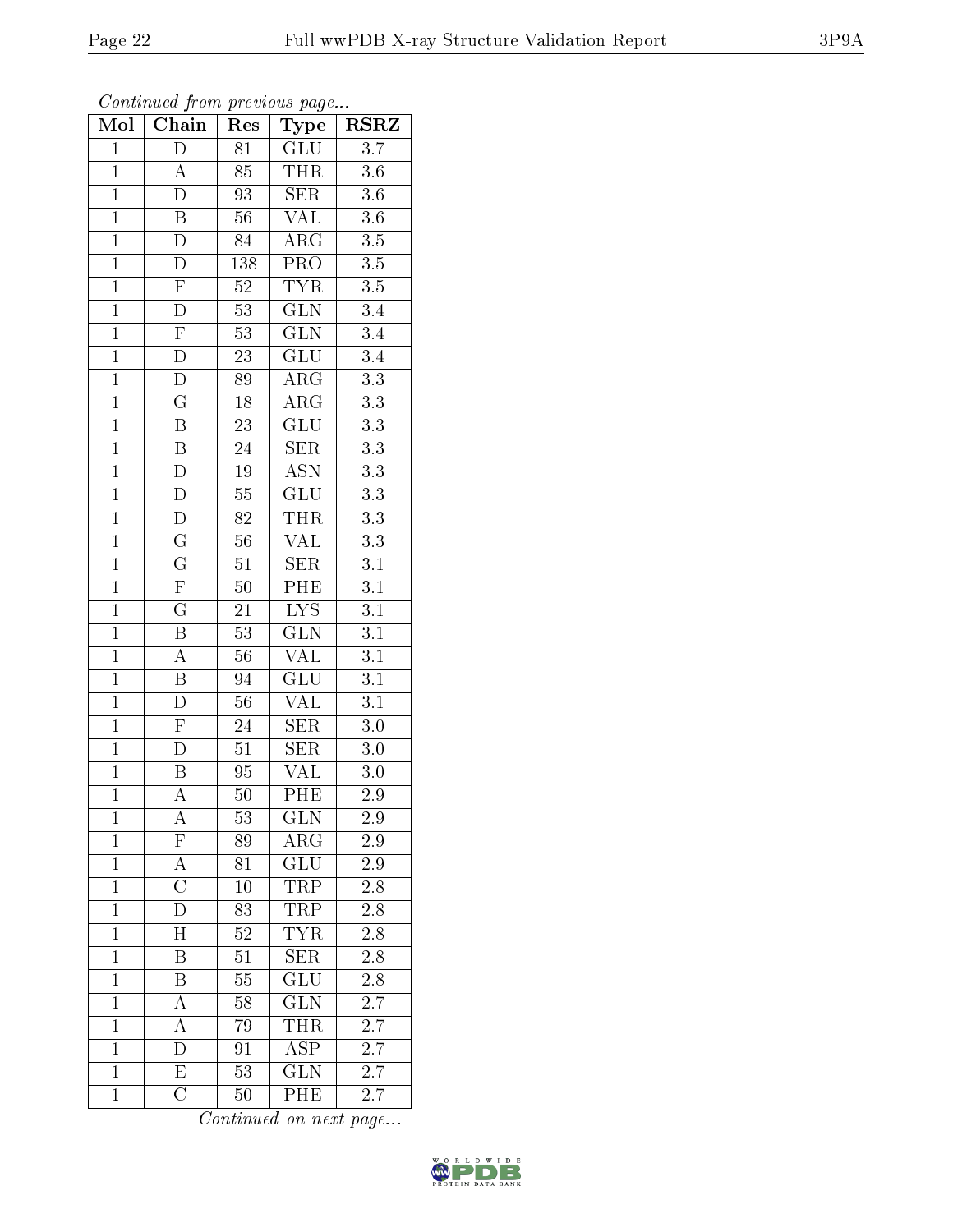| Mol            | Chain                   | Res             | Type                    | $RSR\overline{Z}$ |
|----------------|-------------------------|-----------------|-------------------------|-------------------|
| $\overline{1}$ | $\overline{\rm D}$      | 94              | GLU                     | $\overline{2.7}$  |
| $\mathbf{1}$   | $\boldsymbol{A}$        | 89              | $\rm{ARG}$              | $\overline{2.7}$  |
| $\overline{1}$ | $\overline{\mathrm{E}}$ | $\overline{8}$  | $\overline{\rm{ARG}}$   | $\overline{2.7}$  |
| $\overline{1}$ | $\overline{\mathrm{F}}$ | 20              | PRO                     | $2.\overline{6}$  |
| $\overline{1}$ | $\overline{A}$          | $\overline{92}$ | LEU                     | $\overline{2.6}$  |
| $\overline{1}$ | $\overline{D}$          | $\overline{5}$  | $L\overline{YS}$        | $2.6\,$           |
| $\overline{1}$ | $\overline{F}$          | 19              | $\overline{\text{ASN}}$ | $\overline{2.6}$  |
| $\overline{1}$ | $\overline{\rm C}$      | 137             | <b>THR</b>              | $2.\overline{6}$  |
| $\overline{1}$ | $\overline{\mathbf{B}}$ | 54              | $\overline{\text{GLY}}$ | $2.\overline{6}$  |
| $\overline{1}$ | $\overline{A}$          | $\overline{4}$  | PRO                     | $\overline{2.5}$  |
| $\mathbf{1}$   | $\overline{A}$          | $23\,$          | GLU                     | $\overline{2.5}$  |
| $\overline{1}$ | $\overline{\mathbf{B}}$ | $\overline{59}$ | $\overline{\text{GLU}}$ | $\overline{2.5}$  |
| $\overline{1}$ | $\overline{D}$          | $\overline{87}$ | $\overline{\rm{ARG}}$   | $\overline{2.5}$  |
| $\overline{1}$ | $\overline{D}$          | $\overline{15}$ | SER                     | $\overline{2.5}$  |
| $\overline{1}$ | $\overline{\mathrm{G}}$ | 138             | <b>PRO</b>              | $\overline{2.5}$  |
| $\mathbf{1}$   | $\overline{A}$          | 66              | $A\overline{LA}$        | $2.\overline{5}$  |
| $\overline{1}$ | $\overline{A}$          | 82              | <b>THR</b>              | $\overline{2.4}$  |
| $\overline{1}$ | $\overline{\rm D}$      | $50\,$          | PHE                     | $\overline{2.4}$  |
| $\overline{1}$ | $\overline{\mathbf{B}}$ | $\sqrt{27}$     | $\overline{ALA}$        | $\overline{2.4}$  |
| $\overline{1}$ | $\overline{A}$          | $\overline{9}$  | PHE                     | $\overline{2.4}$  |
| $\mathbf{1}$   | $\overline{\mathrm{F}}$ | $\overline{17}$ | $\overline{\text{GLY}}$ | $\overline{2.4}$  |
| $\overline{1}$ | $\overline{B}$          | $\overline{58}$ | $\overline{\text{GLN}}$ | $\overline{2.4}$  |
| $\overline{1}$ | $\overline{\mathrm{F}}$ | 54              | GLY                     | $\overline{2.3}$  |
| $\overline{1}$ | D                       | $\overline{13}$ | $\overline{\rm{ARG}}$   | $\overline{2.3}$  |
| $\overline{1}$ | $\overline{\rm A}$      | 90              | GLU                     | $\overline{2.3}$  |
| $\overline{1}$ | $\overline{E}$          | $55\,$          | GLU                     | $\overline{2.2}$  |
| $\overline{1}$ | $\overline{A}$          | 138             | $\overline{\text{PRO}}$ | $\overline{2.2}$  |
| $\overline{1}$ | $\overline{\mathrm{G}}$ | 91              | $\overline{\text{ASP}}$ | $\overline{2.2}$  |
| $\overline{1}$ | $\overline{\text{H}}$   | $5\overline{7}$ | $\overline{\rm ILE}$    | $2\overline{.2}$  |
| $\mathbf 1$    | A                       | 91              | ${\rm ASP}$             | 2.2               |
| $\mathbf{1}$   | $\overline{\mathrm{C}}$ | 9               | PHE                     | $2.2\,$           |
| $\mathbf{1}$   | $\overline{\rm D}$      | 18              | ARG                     | $2.2\,$           |
| $\mathbf{1}$   | $\overline{\mathrm{F}}$ | 26              | GLU                     | $2\overline{.2}$  |
| $\mathbf{1}$   | $\overline{A}$          | $\overline{5}$  | $\overline{\text{LYS}}$ | $\overline{2.2}$  |
| $\mathbf{1}$   | D                       | 57              | ILE                     | 2.2               |
| $\mathbf{1}$   | $\overline{A}$          | $\overline{2}5$ | $\overline{\text{PRO}}$ | $2.\overline{2}$  |
| $\mathbf{1}$   | $\overline{1}$          | 54              | $\overline{\text{GLY}}$ | $\overline{2.2}$  |
| $\mathbf{1}$   | $\overline{\text{C}}$   | 55              | $\overline{\text{GLU}}$ | 2.2               |
| $\overline{1}$ | $\overline{\mathrm{F}}$ | 79              | <b>THR</b>              | $\overline{2.2}$  |
| $\mathbf 1$    | D                       | 25              | PRO                     | $2.\overline{1}$  |
| $\mathbf{1}$   | $\overline{\mathrm{F}}$ | 22              | PHE                     | $\overline{2.1}$  |
| $\mathbf{1}$   | Β                       | 138             | PRO                     | 2.1               |